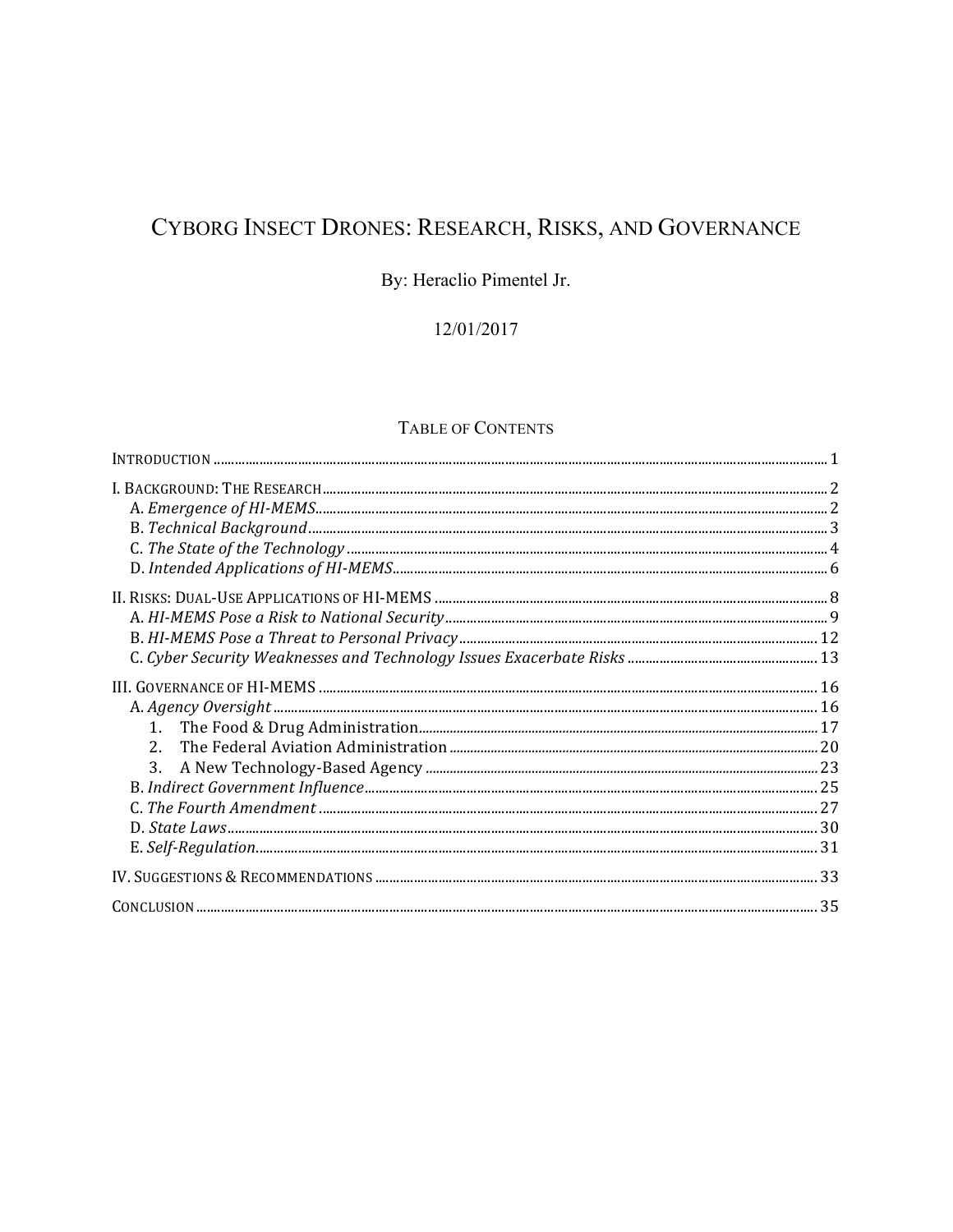#### **INTRODUCTION**

For at least a decade, curiosity and innovation have driven humans to combine the natural with the technical to create Hybrid Insect Micro-Electro-Mechanical Systems ("HI-MEMS"<sup>1</sup> or "cyborg insect drones").<sup>2</sup> Originally fueled by the Defense Advanced Research Projects Agency ("DARPA"), humans are exploiting insects' natural abilities to achieve feats that are not currently available with purely mechanical technology such as drones.<sup>3</sup> The potential uses of this HI-MEMS technology include: mapping difficult to explore environments, search and rescue operations, environmental rehabilitation and monitoring, and even counter-terrorism. With these beneficial uses also come certain obvious risks such as surveillance concerns.<sup>4</sup> Further, as the technology advances,<sup>5</sup> the "dual-use" applications of HI-MEMS create the potential for nefarious actors to invade personal privacy and endanger national security.

This article will provide an introduction to cyborg insect drone research and discuss some of the benefits and risks presented by HI-MEMS. Part I provides a background into HI-MEMS research. It discusses the current state of the technology and its anticipated applications. Part II discusses some of the risks associated with this dual-use technology. This part focuses on the

<sup>1</sup> To avoid confusion, this article uses HI-MEMS as both a singular and plural acronym. <sup>2</sup> *See* Emily Anthes, *The Race to Create 'Insect Cyborgs*', GUARDIAN (Feb. 16, 2013) https://www.theguardian.com/science/2013/feb/17/race-to-create-insect-cyborgs ("In 2006 the US Defense Advanced Research Projects Agency (Darpa) asked America's scientists to submit 'innovative proposals to develop technology to create insect-cyborgs'[.]").<br> $3$  For simplicity, "drones" as used in this article includes Unmanned Aerial Systems (UAS), Unmanned Aerial

Vehicles (UAV), drones, and HI-MEMS that do not possess flight abilities. *See* NILS RODDAY, RAS CONFERENCE 2016, HACKING A PROFESSIONAL DRONE (2016), https://www.rsaconference.com/writable/presentations/file\_upload/ht-w03 hacking\_a\_professional\_police\_drone.pdf.<br><sup>4</sup> See George Dery, *Cyborg Moth's War on Terror: The Fourth Amendment Implications of One of the Federal* 

*Government's Emerging Surveillance Technologies*, 11 SMU SCI. & TECH. L. REV. 227, 228 (2008) ("Combining such powerful technology with common bugs could potentially implicate privacy and search and seizure issues under the Fourth Amendment.").<br><sup>5</sup> For example, more recently some scientists have moved beyond simply "hacking" natural insects to creating and

hacking genetically modified dragonflies. Max Toomey, *Scientists Attached an Electronic Backpack to a Genetically Modified Dragonfly and Turned It Into a Drone*, QUARTZ (June 15, 2017) https://qz.com/1000011/scientists-attached-an-electronic-backpack-to-a-genetically-modified-dragonfly-and-turnedit-into-a-drone/.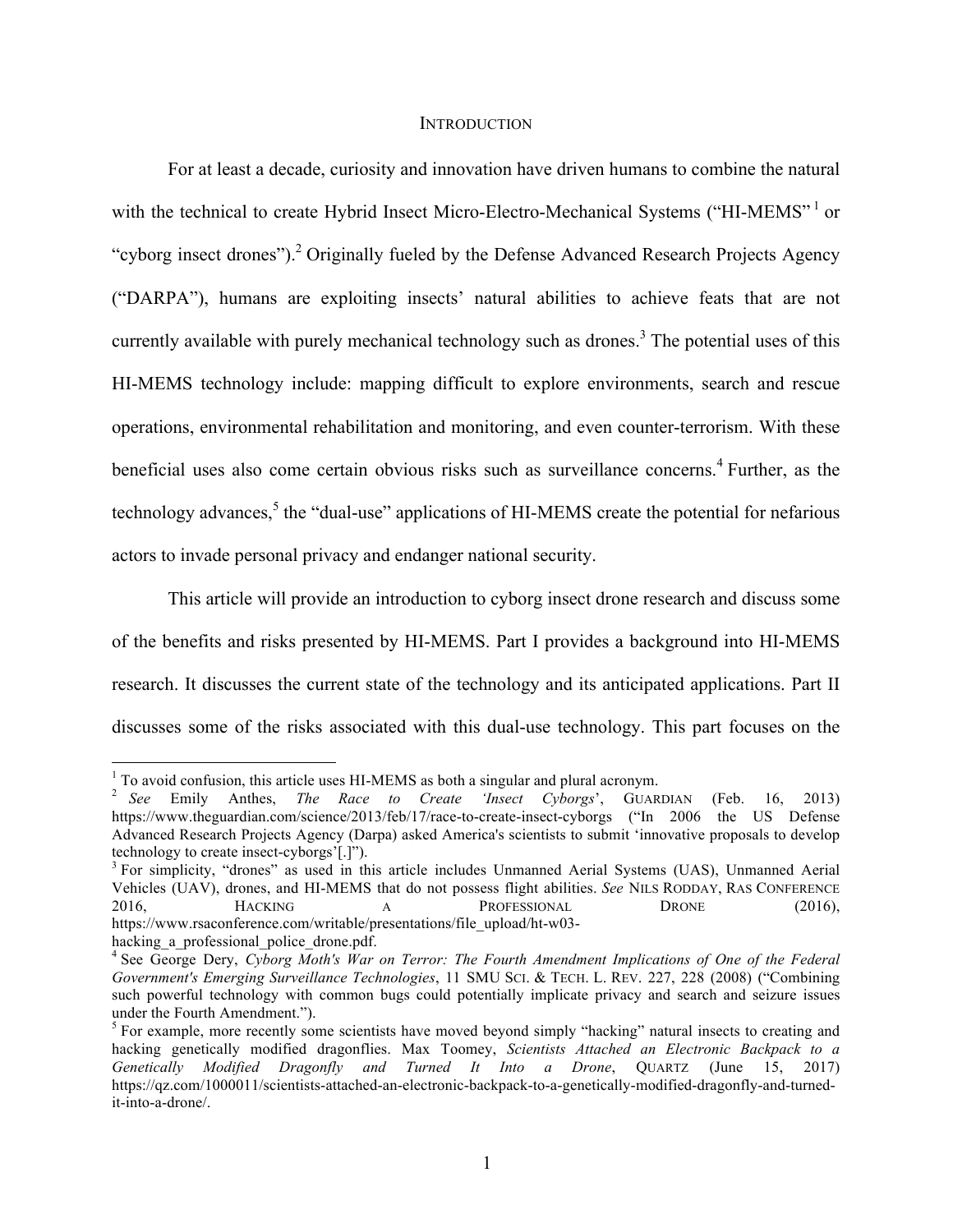risks HI-MEMS pose to national security, personal privacy, and cyber security. Part III of the article will discuss potential governance regimes. This part will analyze these governance regimes and evaluate their effectiveness at mitigating the risks associated with HI-MEMS. Finally, Part IV makes some suggestions for governance based on the discussion in Part III.

## I. BACKGROUND: THE RESEARCH

#### A. *Emergence of HI-MEMS*

Research into HI-MEMS started in 2006 when the Defense Advanced Research Projects Agency ("DARPA")<sup>6</sup> requested proposals from researchers to create cyborg insect drones.<sup>7</sup> "Hybrid insect" drones would be created using live insects, electronic circuitry, and other technologies.8 These HI-MEMS could then be equipped with sensors to conduct military and civilian missions.<sup>9</sup> Not surprisingly, the interest in commandeering insects' bodies to create HI-MEMS came at a time when DARPA was troubleshooting issues with its research into microsized mechanical surveillance drones or Micro Air Vehicles (MAVs).<sup>10</sup>

For various reasons, hijacking insects' bodies may be a reasonable solution to the problems inherent in creating miniature drones for various applications. First, insects are naturally self-powered. This means that HI-MEMS can operate for longer periods of time than

<sup>&</sup>lt;sup>6</sup> DARPA is the United States Military research and development arm. Its primary purpose is "to make pivotal investments in breakthrough technologies for national security." *About DARPA*, DEFENSE ADVANCED RESEARCH

PROJECTS AGENCY (DARPA), https://www.darpa.mil/about-us/about-darpa (last visited Nov. 26, 2017).<br>
<sup>7</sup> EMILY ANTHES, FRANKENSTEIN'S CAT: CUDDLING UP TO BIOTECHS BRAVE NEW BEASTS 148–49 (2013); JEFFREY<br>
H. LANG ET AL., ELEC H. LANG ET AL., ELECTROMECHANICS & MEMS, MIT 14-1 through http://www.rle.mit.edu/media/pr152/14\_PR152.pdf (last visited Nov. 4, 2017); Charles Q. Choi, *Military Developing Robot-Insect Cyborgs*, NBC NEWS (July 14, 2009), http://www.nbcnews.com/id/31906641/ns/technology\_and\_science-science/t/military-developing-robot-insectcyborgs/#.Wf7H9xSnPzK; Sally Adee, *Research Reported This Week Advances the Goal of Turning Insects into Unmanned Aerial Vehicles*, IEEE SPECTRUM (Feb. 10, 2009), https://spectrum.ieee.org/robotics/militaryrobots/cyborg-moth-gets-a-new-radio; *see also* Mark Thompson, *Unleashing the Bugs of War*, TIME (Apr. 18, 2008), http://content.time.com/time/nation/article/0,8599,1732226,00.html; Dery, *supra* note 4, at 229.<br><sup>8</sup> See Thompson, *supra* note 7.<br><sup>9</sup> MARC J. MADOU, FUNDAMENTALS OF MICROFABRICATION AND NANOTECHNOLOGY: FROM MEMS T

AND BIO –NEMS 493–94 (3d Ed. 2011). 10 ANTHES, *supra* note 7, at 144.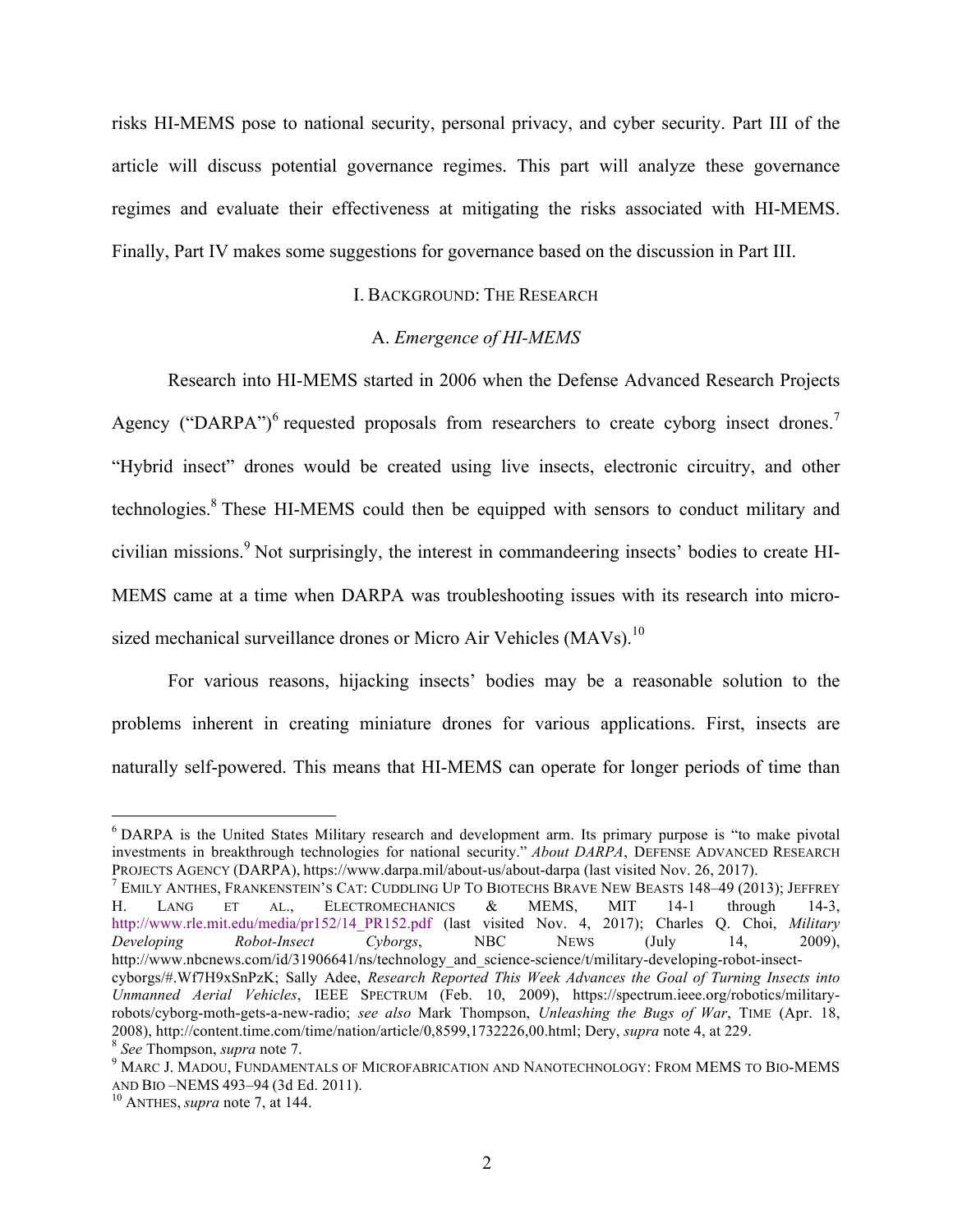their mechanical counterparts<sup>11</sup> and do not always need to be controlled.<sup>12</sup> Also, insects have naturally evolved to survive harsh conditions and environments.<sup>13</sup> Furthermore, insects possess natural abilities that may be difficult to replicate in mechanical drones.<sup>14</sup> For example, locusts possess a strong sense of smell and can be trained to detect certain odors.<sup>15</sup>

Though flying insects have generally been targeted as host insects to date, future research may seek to exploit insects' other innate abilities such as swimming. Finally, insect drones are relatively less expensive compared to purely mechanical technologies that serve the same function, which means that the mass-production of HI-MEMS may be commercially feasible.<sup>16</sup>

## B. *Technical Background*

Though the idea behind HI-MEMS seems at first glance highly technical, the science behind hybrid insect drones is surprisingly simple to understand. First, researchers select the host insect that they will try to manipulate.<sup>17</sup> In the past researchers have experimented with honeybees, beetles, cockroaches, moths, locusts and dragonflies.<sup>18</sup> Based on the insect selected, researchers then connect electrodes to the insect's muscles, nerves, antennae or brain to manipulate movement.<sup>19</sup> For example, researchers working with cockroaches clip the insect's

<sup>&</sup>lt;sup>11</sup> See Sophie Weiner, *This Genetically-Modified Cyborg Dragonfly Is the Tiniest Drone*, POPULAR MECHANICS

<sup>(</sup>June 1, 2017), http://www.popularmechanics.com/flight/drones/a26729/genetically-modified-cyborg-dragonfly/.<br><sup>12</sup> *See* Stephen Cass, *Cyborg Cockroaches to the Rescue*, IEEE SPECTRUM (Dec. 5 2013), https://spectrum.ieee.o

<sup>&</sup>lt;sup>13</sup> See *id.* <sup>14</sup> For example, DARPA's Biomimetics program's goal is "to extract and mimic design principles, materials, form, and function of biological systems in order to engineer new systems with enhanced structural and functional abilities." Statement by Frank Fernandez, Subcommittee on Emerging Threats and Capabilities, Armed Services Committee, U.S. Senate (March 21, 2000).<br><sup>15</sup> Beth Miller, *Engineers To Use Cyborg Insects as Biorobotic Sensing Machines*, WUSTL.EDU (June 30, 2016),

https://engineering.wustl.edu/news/Pages/WashU-engineers-to-use-cyborg-insects-as-biorobotic-sensing-

machines.aspx.<br><sup>16</sup> See Dery, *supra* note 4, at 229.<br><sup>17</sup> ANTHES, *supra* note 7, at 148–49.<br><sup>18</sup> See id. at 149 (2013); Sarah Yang, *Cyborg Beetle Research Allows Free-Flight Study of Insects*, BERKELEY NEWS (Mar. 16, 2015), http://news.berkeley.edu/2015/03/16/beetle-backpack-steering-muscle/; Cass, *supra* note 12; Miller, *supra* note 15. <sup>19</sup> Yang, *supra* note 18.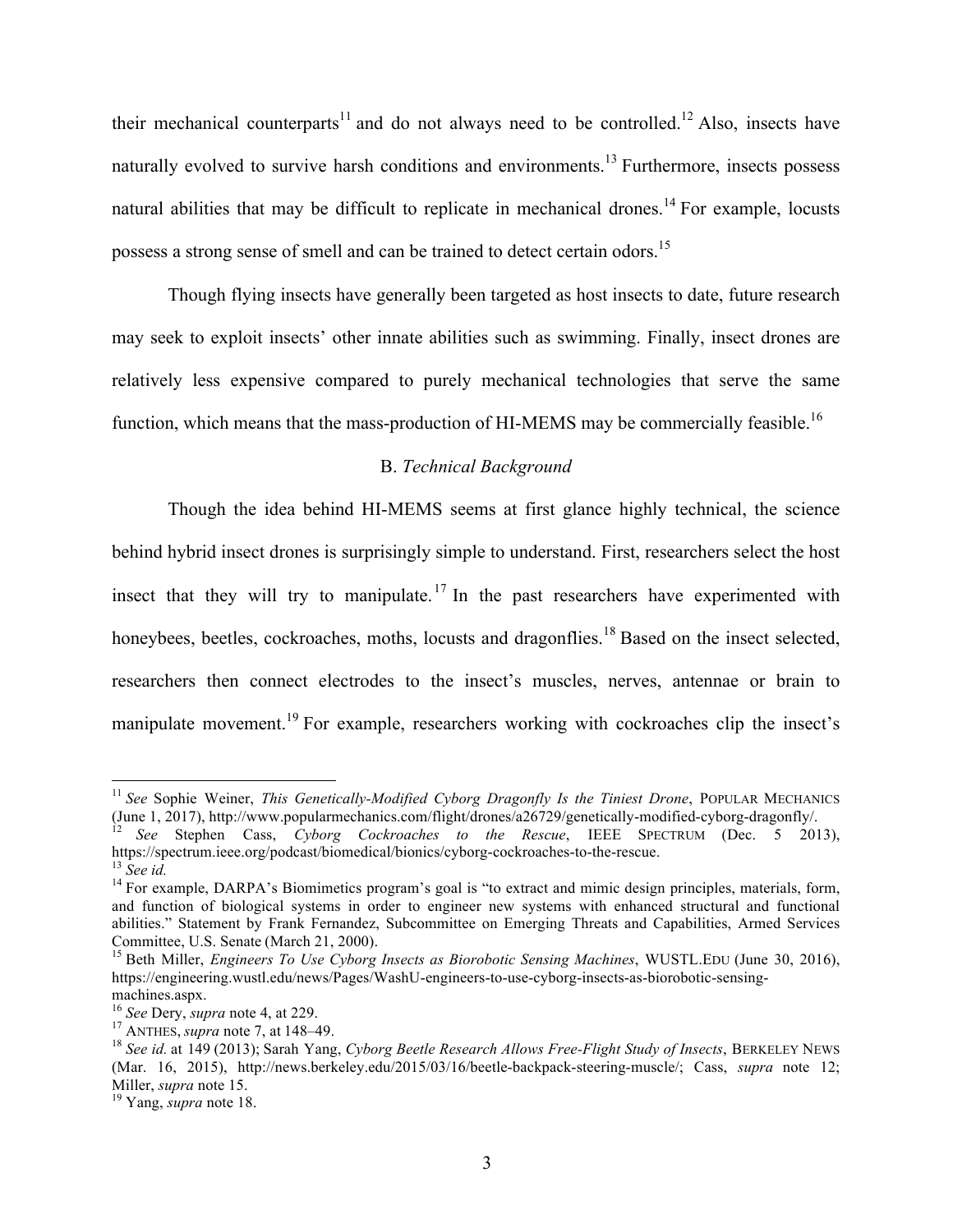antennae and attach electrodes to direct their movement.<sup>20</sup> In experiments using other insects, researchers pierce the creature's exoskeleton and implant electrodes in the desired location.<sup>21</sup> Further, researchers have successfully introduced electrodes into a moth's pupa stage, allowing the insect's exoskeleton to envelope the electrodes.<sup>22</sup> Next, researchers attach a circuit board called a backpack—to the electrodes to control the insect's movement.<sup>23</sup> The backpack may be equipped with wireless capabilities, navigational systems, and custom software.<sup>24</sup> Finally, an external power source provides the energy needed to power the backpack.<sup>25</sup>

Currently, public and private actors are conducting research on various types of insects with different goals in mind. For these reasons, research has developed in ways that deviate from the basic model above. For example, some researchers have created genetically modified insects that can be controlled by light rather than electrical stimulation.<sup>26</sup> Other researchers have created "tattoos" that attach to insects' wings and direct movement through heat.<sup>27</sup> Researchers have also found ways to power the electronic backpacks using an insect's own natural vibrations<sup>28</sup> and solar energy.<sup>29</sup> Eventually, researchers hope to equip HI-MEMS with sensors to transmit audio and video data, detect gases, transmit heat signatures, and even map environments.<sup>30</sup>

<sup>&</sup>lt;sup>20</sup> Cass, *supra* note 12.<br>
<sup>21</sup> ANTHES, *supra* note 7, at 147.<br>
<sup>22</sup> *Id.* at 150–51.<br>
<sup>23</sup> Yang, *supra* note 18.<br>
<sup>24</sup> ANTHES, *supra* note 7, at 148.<br>
<sup>25</sup> *Id.* at 151.<br>
<sup>25</sup> Gail Overton, *DragonflEye Backpack Tur* LASERFOCUSWORLD (Sept. 13, 2017), http://www.laserfocusworld.com/articles/print/volume-53/issue-09/newsbreaks/dragonfleye-backpack-turns-actual-insect-into-optogenetically-steered-drone.html; MINDY Weisberger, *This Cyborg Insect Could Bring Big Advances in Medical Care*, NBC NEWS (Feb. 03, 2017), https://www.nbcnews.com/mach/technology/cyborg-insect-could-bring-big-advances-medical-care-n716391; *Equipping Insects for Special Service*, *supra* note 26. <sup>27</sup> Miller, *supra* note 15 <sup>28</sup> ANTHES, *supra* note 7, at 151. <sup>29</sup> Overton, *supra* note 26. <sup>30</sup> *See* Thompson, *supra* note 7.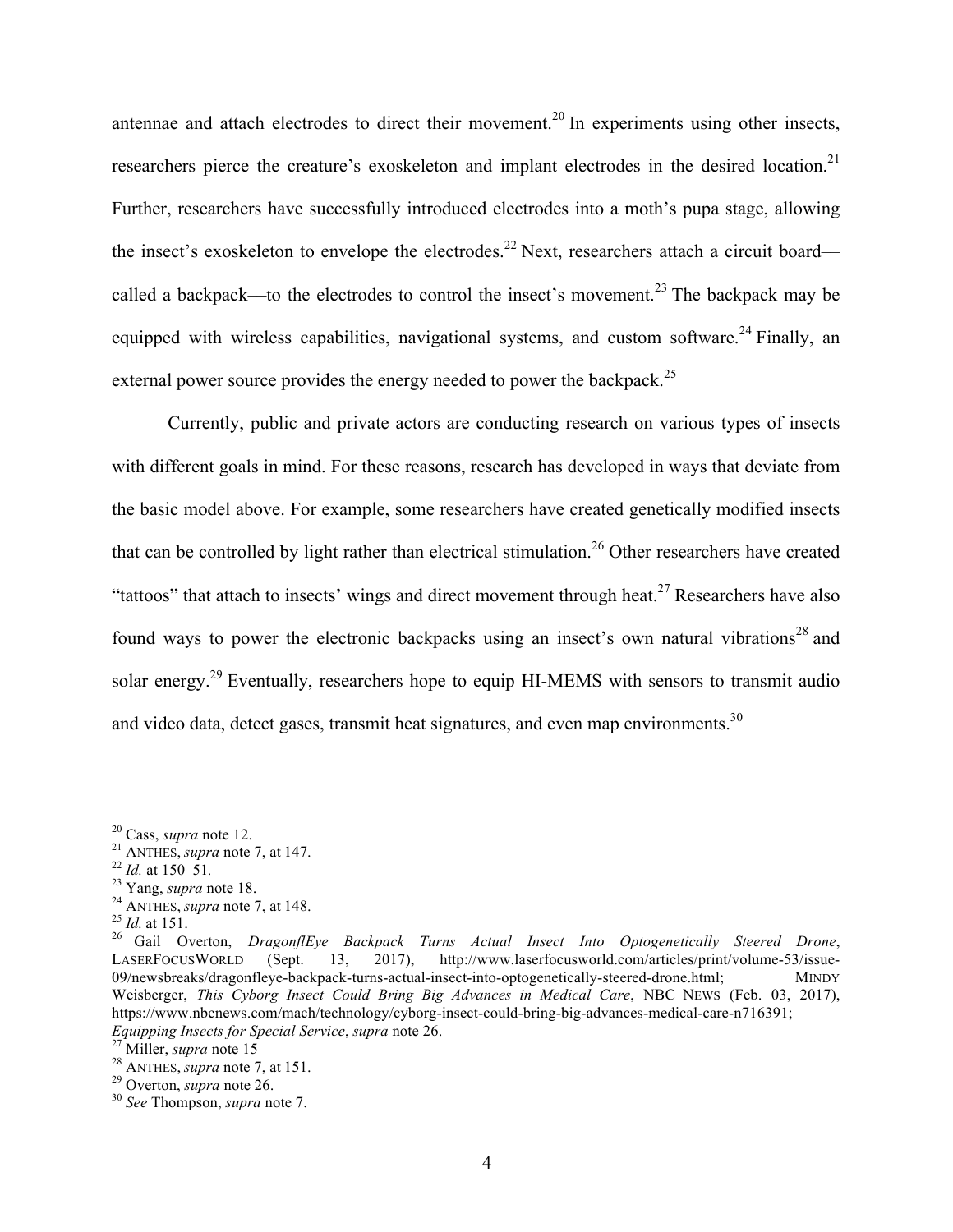## C. *The State of the Technology*

HI-MEMS technology has come a long way in the decade since DARPA initiated the race to create cyborg insects. Since then, some researchers have customized self-powered backpacks to fit different insects. Others have exploited insects' natural sensing abilities to detect odors and direct movement. Still, the best example of the state of the technology comes from Charles Stark Draper Laboratory ("Draper").

Draper is a private "not-for-profit" corporation founded in  $1932$ <sup>31</sup> Draper specializes in positioning, navigation, and autonomous systems, and microelectronic components in the fields of security and space exploration.<sup>32</sup> Draper provides research and development ("R&D") assistance to large "for-profit" contractors, government agencies (e.g., military agencies), and universities.<sup>33</sup> Recently, Draper secured a \$36.9 million dollar contract from the Missile Defense Agency to work on "sensors  $\ldots$  precision targeting and missile avionics development."<sup>34</sup>

Draper's research into HI-MEMS has resulted in the creation of DragonflEye.<sup>35</sup> DragonflEye is a hybrid insect drone that uses a light-emitting backpack to steer a dragonfly genetically modified to respond to pulses of light.<sup>36</sup> According to Draper, DragonflEye incorporates miniaturized navigation, synthetic biology, neurotechnology, and positioning and autonomous systems that "push[] the boundaries of energy harvesting, miniaturization and optogenetics."<sup>37</sup> In addition, Draper has managed to incorporate all this technology onto a dragonfly––an insect that is much smaller and more agile than the insects (e.g., beetles and

<sup>&</sup>lt;sup>31</sup> *Aerospace and Defense: Company Overview of The Charles Start Draper Laboratory, Inc.*, BLOOMBERG.COM, https://www.bloomberg.com/research/stocks/private/snapshot.asp?privcapid=24792126 (last visited Nov. 26, 2017). 33 *Id.*<br><sup>33</sup> Working with Draper, DRAPER, http://www.draper.com/working-with-draper (last visited Nov. 26, 2017).<br><sup>34</sup> Draper Awarded \$36M for Guidance, Navigation & Control Technology, Draper (Sept. 7 2017),

http://www.draper.com/news/draper-awarded-36m-guidance-navigation-control-technology. 35 *Equipping Insects for Special Service*, *supra* note 26. <sup>36</sup> *Id.* <sup>37</sup> *Id.*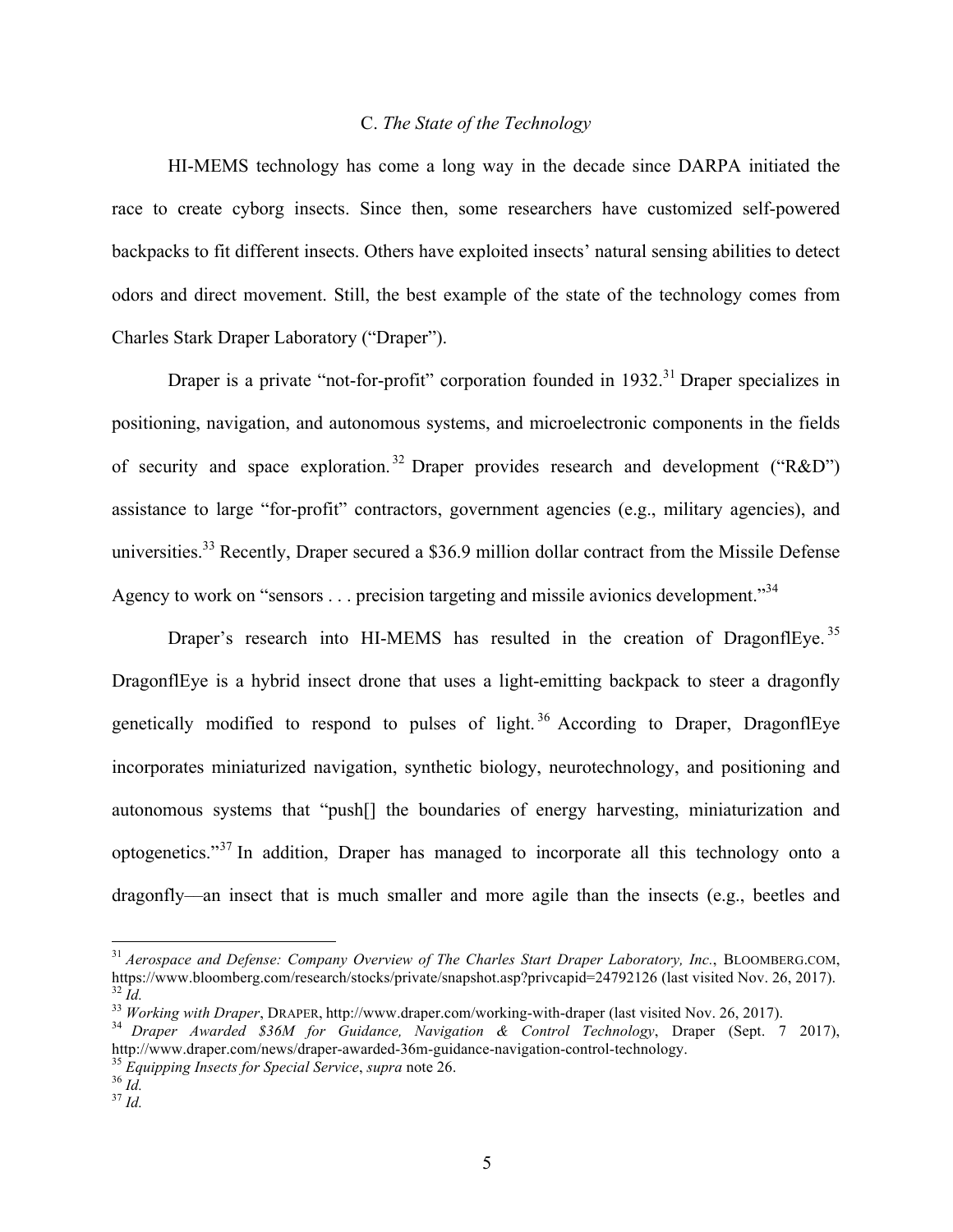cockroaches) used in other research.<sup>38</sup> As a final cherry on top, DragonflEye's electronics are solar powered, meaning it can "operate indefinitely."<sup>39</sup>

Despite DragonflEye's many technological advancements, Draper is still in the R&D phase of its cybernetic insect research.<sup>40</sup> Currently, Draper is working on making its electronics smaller and hopes to eventually fit its "backpacks" on other insects such as bees.<sup>41</sup> Draper predicts its research could eventually lead to numerous applications such as guided pollination, payload delivery, reconnaissance, and precision medicine and diagnostics.<sup>42</sup> Though it may be some time before the technology is available for commercial implementation, Draper's work represents a great advancement for cybernetic insect research.<sup>43</sup>

#### D. *Intended Applications of HI-MEMS*

As previously discussed, DARPA and other military agencies have been the main drivers of HI-MEMS technology. As a result, much of the research has focused on the military applications of this technology. For example, researchers at the Washington University in St. Louis, funded by the Office of Naval Research,<sup>44</sup> have focused on using cybernetic backpacks to exploit a locust's sense of smell.<sup>45</sup> These locusts are trained to detect explosives and may eventually replace explosive-sniffing dogs.<sup>46</sup> In addition to their sense of smell, locusts small size and ability to fly makes them superior to their canine counterparts because they can access

<sup>&</sup>lt;sup>38</sup> Evan Ackerman, *DragonflEye Project Wants to Turn Insects Into Cyborg Drones*, IEEE SPECTRUM (Jan. 25, 2017), https://spectrum.ieee.org/automaton/robotics/industrial-robots/draper-dragonfleye-project.

<sup>&</sup>lt;sup>39</sup> Id.<br>
<sup>40</sup> Id.<br>
<sup>41</sup> Equipping Insects for Special Service, supra note 26.<br>
<sup>42</sup> Id.<br>
<sup>43</sup> Ackerman, *supra* note 38.<br>
<sup>44</sup> Travis M. Andrews, *Navy Grants \$750,000 to Develop Bomb-Snigging Locusts*, WASH. POST (July https://www.washingtonpost.com/news/morning-mix/wp/2016/07/06/navy-grants-750000-to-develop-cyborg-

<sup>&</sup>lt;sup>45</sup> Miller, *supra* note 15. (explaining that "the difficulty and time necessary to train and condition  $[dos]$ " and the difficulty in processing the information perceived by them makes it difficult to use dogs in more situations)*.* <sup>46</sup> *See id.*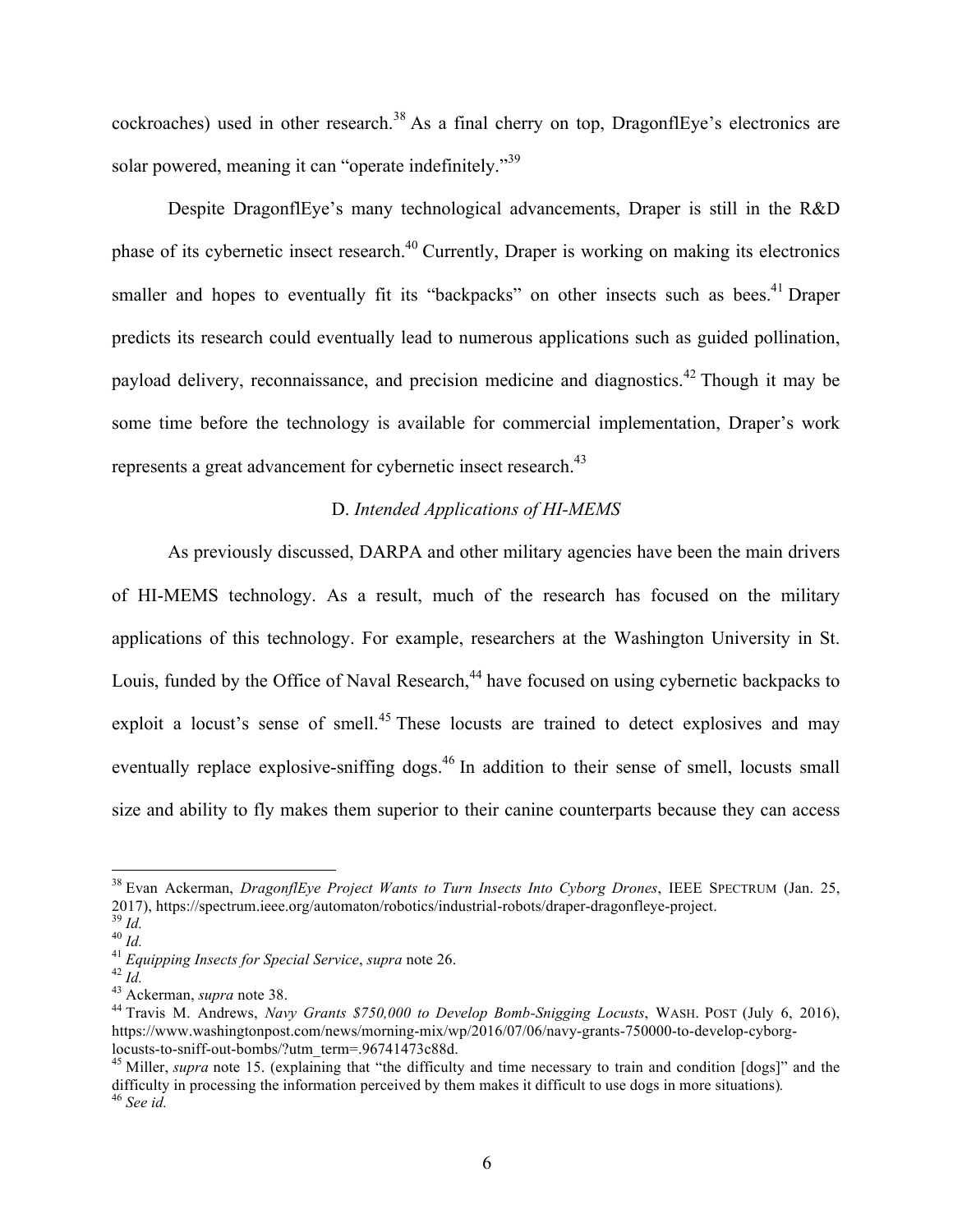more areas without setting off explosives.<sup>47</sup> Meanwhile, at North Carolina State University, researchers are equipping cockroaches with custom software that allows them to map hard to access areas.<sup>48</sup> Researchers envision using a group of cockroaches to map disaster sites during search and rescue operations.<sup>49</sup> In the future, they expect to equip the cockroaches with microphones and speakers to communicate with survivors.<sup>50</sup>

In addition to these applications, advances in HI-MEMS technology may allow for application in environmental conservation, research, and agriculture. For example, many people are aware that bee populations have declined over the past decade.<sup>51</sup> Observers have noted that bee loss places global agriculture production at a risk<sup>52</sup> and predict that hundreds of bee species may soon become extinct.<sup>53</sup> In economic terms, the potential financial loss associated with the declining bee species is in the billions.<sup>54</sup> However, application of HI-MEMS technology may soon play a role in countering some of the problems associated with bee loss. For example, Draper has stated that one future application of its DragonflEye technology is guided pollination.

 <sup>47</sup> *See* Rob Crilly, *Engineers Develop Cyborg Locusts to Sniff Out Explosives*, TELEGRAPH (July 5, 2016), http://www.telegraph.co.uk/technology/2016/07/04/engineers-develop-cyborg-locusts-to-sniff-out-explosives/ ("But cyborg insects offer several advantages [to rats or dogs], flying to inaccessible locations and running far less risk of triggering explosions.").

<sup>&</sup>lt;sup>48</sup> As of the writing of this article, researchers in Singapore have created a cyborg darkling beetle. The beetle, at only 2 to 2.5 centimeters, is much smaller than a cockroach. *See, e.g.*, Evan Ackerman, *Controllable Cyborg Beetles for Swarming Search and Rescue*, IEEE SPECTRUM (Nov. 28, 2017),

https://spectrum.ieee.org/automaton/robotics/robotics-hardware/cyborg-beetles-for-swarming-search-and-rescue <sup>49</sup> Matt Shipman, *Researchers Use Video Game Tech to Steer Roaches on Autopilot*, N. CAROLINA STATE NEWS (June

<sup>&</sup>lt;sup>50</sup> *Id.*<br><sup>51</sup> Elizabeth Grossman, *Declining Bee Populations Pose a Threat to Global Agriculture*, YALE ENV. 360 (Apr. 30, 2013), http://e360.yale.edu/features/declining bee populations pose a threat to global agricultur

 $\frac{1}{52}$  See, e.g., *id.* ("The danger that the decline of bees and other pollinators represents to the world's food supply was highlighted this week when the European Commission decide to ban a class of pesticides suspected of playing a role in so-called 'colony collapse disorder.'"); Justin Worland, *More than 700 North American Bee Species are Headed Toward Extinction*, TIME (March 2, 2017), http://time.com/4688417/north-american-bee-population-extinction/ ("Population levels of more than 700 North American bee species are declining as habitat loss and pesticide use continue to breakneck pace, according to a new [Center for Biological Diversity] report.").<br><sup>53</sup>See Worland, *supra* note 52.<br><sup>54</sup> See Justin Worland, *The White House Wants to Save the Bees*, TIME (June 20, 2014),

http://time.com/2907230/the-white-house-wants-to-save-the-bees/ ("Pollinators also have profound economic impact: they contribute more than \$24 Billion dollars to the U.S. economy.").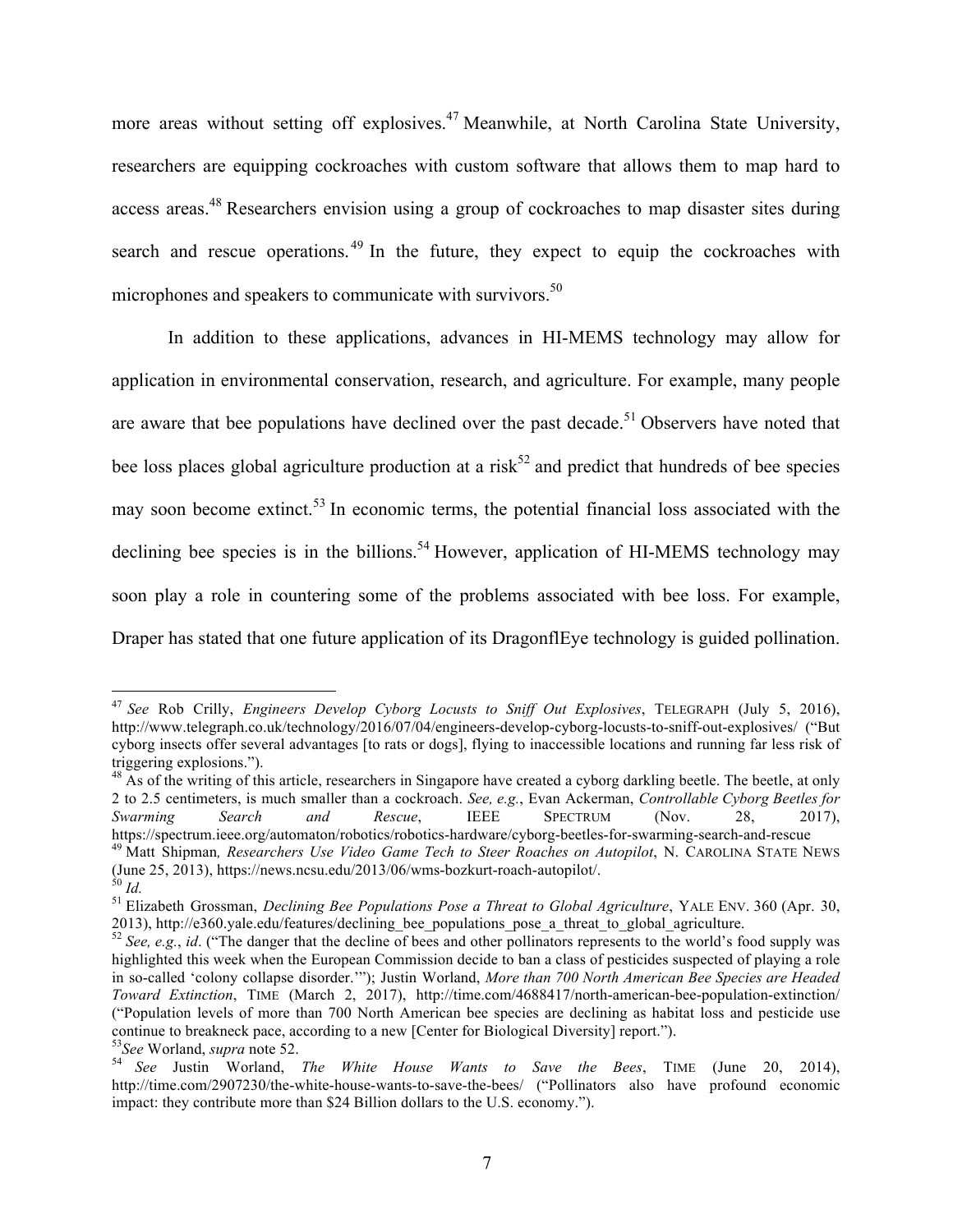Such an application could potentially mitigate the loss in production associated with declining bee species by creating more efficient hybrid bee pollinators.<sup>55</sup> Additionally, fitting bees with Draper's backpack could aid researchers studying bee loss by "monitoring their flight patterns, migration and overall health."<sup>56</sup>

In addition to mitigating the loss of bee populations, HI-MEMS may be used to gather data about hard to reach ecosystems such as marshlands.<sup>57</sup> Additionally, HI-MEMS equipped with sensors may be useful in monitoring protected areas plagued by illegal poaching or mining.<sup>58</sup> They may even be useful in detecting violations of federal environmental statutes such as the Clean Water Act.<sup>59</sup> Many of these activities currently require the use of conventional drones or manned aircraft. However, using HI-MEMS would be superior to these technologies because insects are better suited to these environments, possess natural sensing abilities, and do not pose the same risk to sensitive habitats when they malfunction.<sup>60</sup>

#### II. RISKS: DUAL-USE APPLICATIONS OF HI-MEMS

As much as Draper's DragonflEye technology is representative of the potential benefits of cybernetic insect research, it equally represents the dangers posed by this type of "dual-use" technology. Dual-use technologies have both military and civilian applications.<sup>61</sup> This includes

<sup>&</sup>lt;sup>55</sup> See Ackerman, *supra* note 38.<br><sup>56</sup> See Equipping Insects for Special Service, supra note 26.<br><sup>57</sup> Cf. Lindsey Blomberg, *How Can Drones Help Environmentalists*?, EARTHTALK.ORG (Aug. 17, 2015), https://earthtalk.org/how-can-drones-help-environmentalists.<br><sup>58</sup> *Cf. id.* 59 *See* David A. Fahrenthold, *Reigning in the Rumors About EPA 'Drones'*, WASH. POST (June 18, 2012),

https://www.washingtonpost.com/politics/reining-in-the-rumors-about-epa-

drones/2012/06/16/gJQAwWjkhV\_story.html?utm\_term=.6bc9e560e61f ("For more than a decade, EPA inspectors have flown over farmland in small private planes . . . . looking for clean-water violations.").

<sup>&</sup>lt;sup>60</sup> See Peter Shadbolt, *The Flying Fungus: NASA's Biodegradable Drone that Flies and Dies*, CNN (Dec. 10, 2014), http://www.cnn.com/2014/12/10/tech/innovation/nasa-dissolving-drone/index.html ("Periodically UAVs [unmanned aerial vehicles] get lost – for example on coral reefs or in other sensitive habitats.").<br><sup>61</sup> 15 C.F.R. § 730.3 (2017) ("A 'dual-use' item is one that has civil applications as well as terrorism and military or

weapons of mass destruction (WMD)-related applications."); Gerald T. Nowak, *Above All, Do No Harm: The Application of the Exon-Florio Amendment To Dual-Use Technologies*, 13 MICH. J. INT'L L. 1002, 1004 (1992).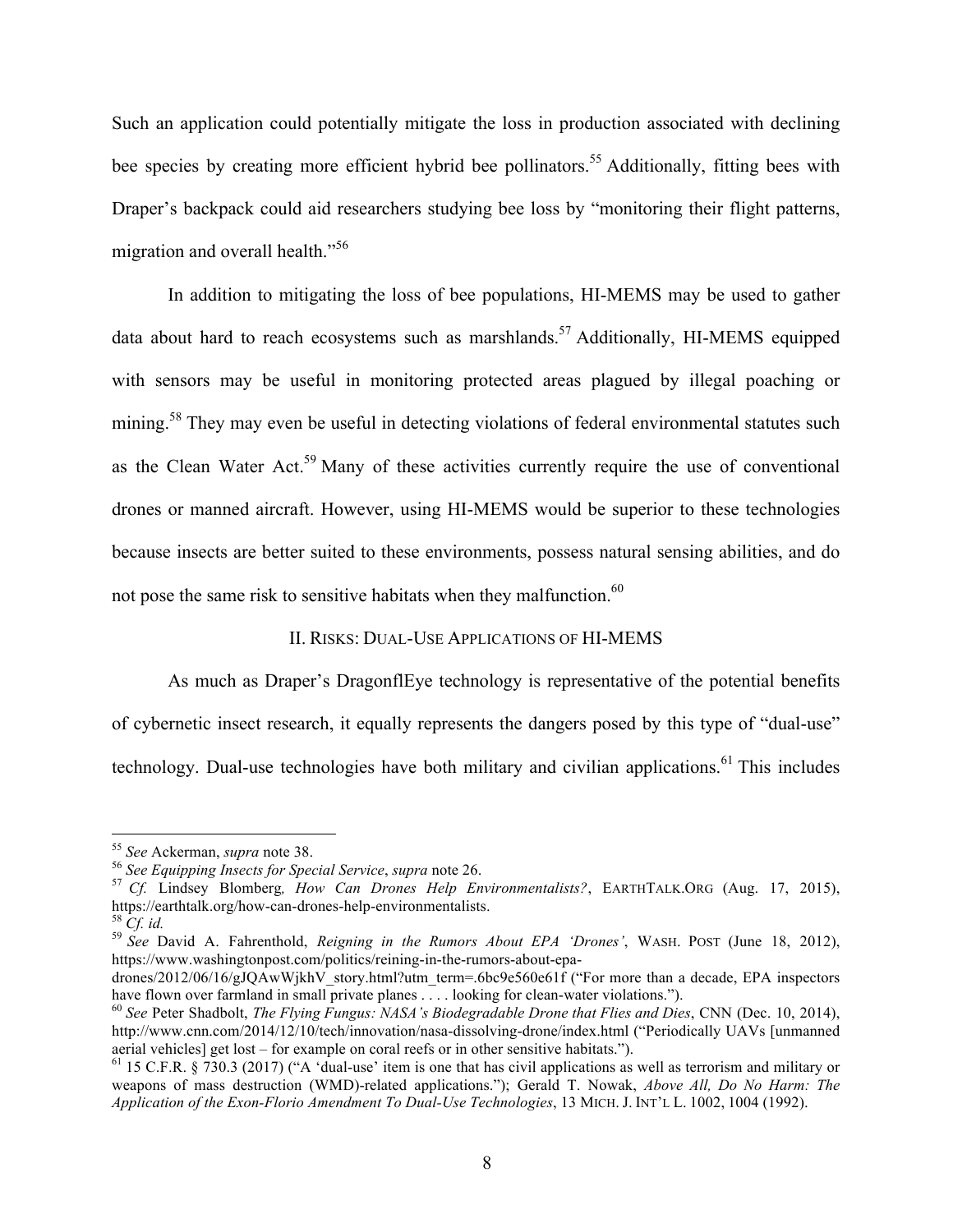technologies that may be used for terrorism.<sup>62</sup> The dual-use nature of HI-MEMS technology becomes obvious when considering the two general functions they serve: payload delivery and information gathering.63 These twin applications can be translated into entomological warfare and surveillance applications by governments, terrorist organizations, and private parties. Moreover, the integration of global positioning and autonomous navigation systems creates a danger that nefarious users could commandeer this technology.

## A. *HI-MEMS Pose a Risk to National Security*

One of the nefarious uses of HI-MEMS that one can imagine is to deploy them as vectors to communicate deadly viruses and other pathogens. Insect vectors are capable of transmitting diseases between humans and animals.<sup>64</sup> Annually, vector-borne diseases cause more than 700,000 deaths around the world.<sup>65</sup> Given the potentially deadly consequences of insect vectors, various methods have been developed since the late 19th century and utilized to control the spread of vectors and the diseases they carry.<sup>66</sup>

Entomological warfare is the idea that insect vectors, such as mosquitoes, could be "weaponized" to transmit deadly pathogens or destroy resources.<sup>67</sup> Though Hi-MEMS are a relatively new concept, entomological warfare is not.<sup>68</sup> For example, evidence suggests that

<sup>62</sup> 15 C.F.R. § 730.3 (2017). 63 *See Equipping Insects for Special Service*, *supra* note 26. ("Potential applications of the technologies underpinning DragonflEye include guided pollination, payload delivery, reconnaissance and even precision medicine and diagnostics.").

<sup>64</sup> *Vector-Borne Diseases: Fact Sheet*, WORLD HEALTH ORGANIZATION (2017), http://www.who.int/mediacentre/factsheets/fs387/en/.<br><sup>65</sup> Id.<br><sup>66</sup> See generally JAN A. ROZENDAAL, *Vector Control: Methods for Use by Individuals and Communities* (1997).<br><sup>67</sup> Jeffrev A. Lockvvood, *Entomolgical Warfare:* 

ENTOMOLOGICAL SOC'TY OF AM. 76 (1987) ("[E]ntomological warfare (i.e., the use of insect and other arthropods to vector diseases or destroy resources [e.g., food supplies]) is a relatively new military concept."). <sup>68</sup> *See* SLAVKO BOKAN, MINISTRY OF DEFENSE OF THE REPUBLIC OF CROATIA, *Biological Warfare Agents, Toxins,* 

*Vectors and Pests as Biological Terrorism Agents* 1 (2003) ("Although the use of biological agents and toxins in military conflicts has been a concern of military communities for many years, several recent events have increased the awareness regarding the potential use of these weapons by terrorists against civilian populations."); Dan Vergano, *Nazi Scientists May Have Plotted Malaria Mosquito Warfare*, NAT'L GEOGRAPHIC (Jan. 29, 2014),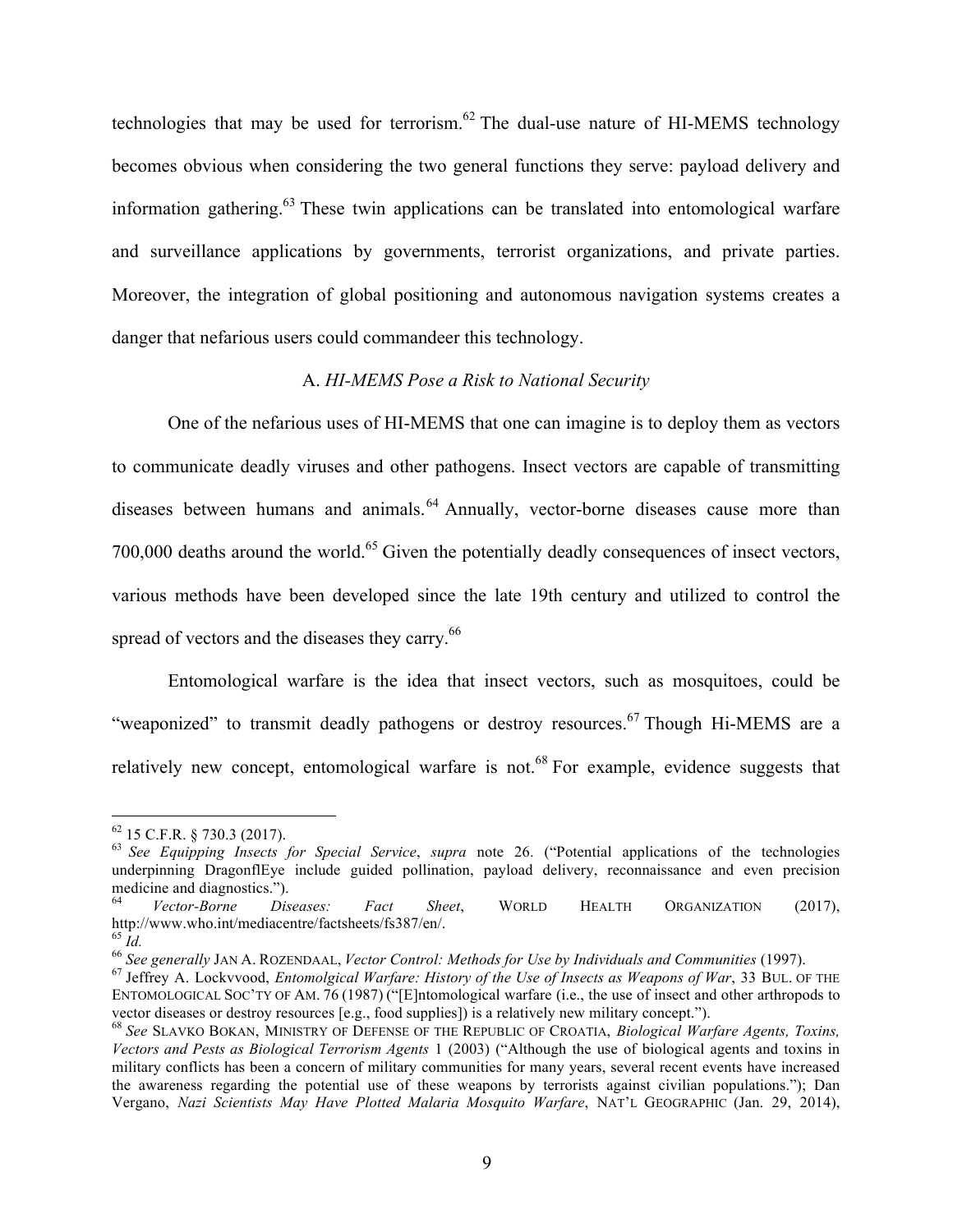during World War II the Japanese, Nazis, and Allied Forces all researched microbial biological warfare, with the Nazis researching entomological warfare vis-à-vis malaria-carrying mosquitoes.<sup>69</sup> Mosquitoes, like other insects, possess many qualities that make them a likely choice for weaponization. These qualities include their short life cycles, ease of production, resistance to insecticides, and ease of dissemination.<sup>70</sup> Of the insects capable of transmitting diseases, mosquitoes are the most infamous.<sup>71</sup> Mosquitoes can transmit various diseases such as Zika, West Nile, Dengue virus, Yellow Fever, and Malaria.<sup>72</sup>

In addition to weaponization, nefarious actors may also wreak havoc on their enemies by deploying the technology as is. As mentioned in Part I, researchers are currently using locusts to exploit their incredible sense of smell. In addition to strong sensing abilities, locusts are notoriously ferocious herbivores.<sup>73</sup> The threat that locusts pose to societies and governments is literally biblical.<sup>74</sup> Beyond scripture, locusts have been known to cause severe damage to modern societies. As recently as last year, Argentina dealt with a plague of locusts that had farmers and

https://news.nationalgeographic.com/news/2014/01/140130-nazi-biological-weapons-biowarfare-mosquito-malariahistory/ ("Biological warfare, the unleashing of disease-carrying living organism and natural toxins on enemies, dates to antiquity."); Stephanie Merry, *The Insect Warfare on 'The Americans' Isn't All That Outlandish*, WASH. POST (Mar. 22, 2017), https://www.washingtonpost.com/news/arts-and-entertainment/wp/2017/03/22/the-insectwarfare-on-the-americans-isnt-all-that-outlandish/?utm\_term=.10499e50bf4f ("The U.S. was indeed accused of entomological warfare during the Cold War – but not by Russia.").<br>
<sup>69</sup> See Vergano, note 68.<br>
<sup>70</sup> See BOKAN, *supra* note 68 (listing three species of mosquitoes– Culex, Culiseta, Mansonia– as potential vectors

for weaponization).

<sup>71</sup> *Vector-Borne Diseases: Fact Sheet*, *supra* note 64. <sup>72</sup> *Mosquito-Borne Diseases*, CENTERS FOR DISEASE CONTROL AND PREVENTION (2016), https://www.cdc.gov/niosh/topics/outdoor/mosquito-borne/default.html; *see also* VECTOR-BORNE DISEASE SECTION, CAL. DEP'T OF PESTICIDE REGULATION, *Overview of Mosquito Control Practices in California* 3 (2008), http://www.cdpr.ca.gov/docs/dept/westnile/mosqover.pdf ("Some mosquitoes transmit ("vector") disease-causing viruses to humans and domestic animals when they bite.").

<sup>73</sup> *About Locusts*, NAT'L GEO., https://www.nationalgeographic.com/animals/invertebrates/group/locusts/ (last visited Nov. 26, 2017).

<sup>74</sup> *See* EXODUS 10:13–20. In the Old Testament, God sends a plague of locusts that descend upon Egypt and devour "everything growing in the fields and the fruit on the trees."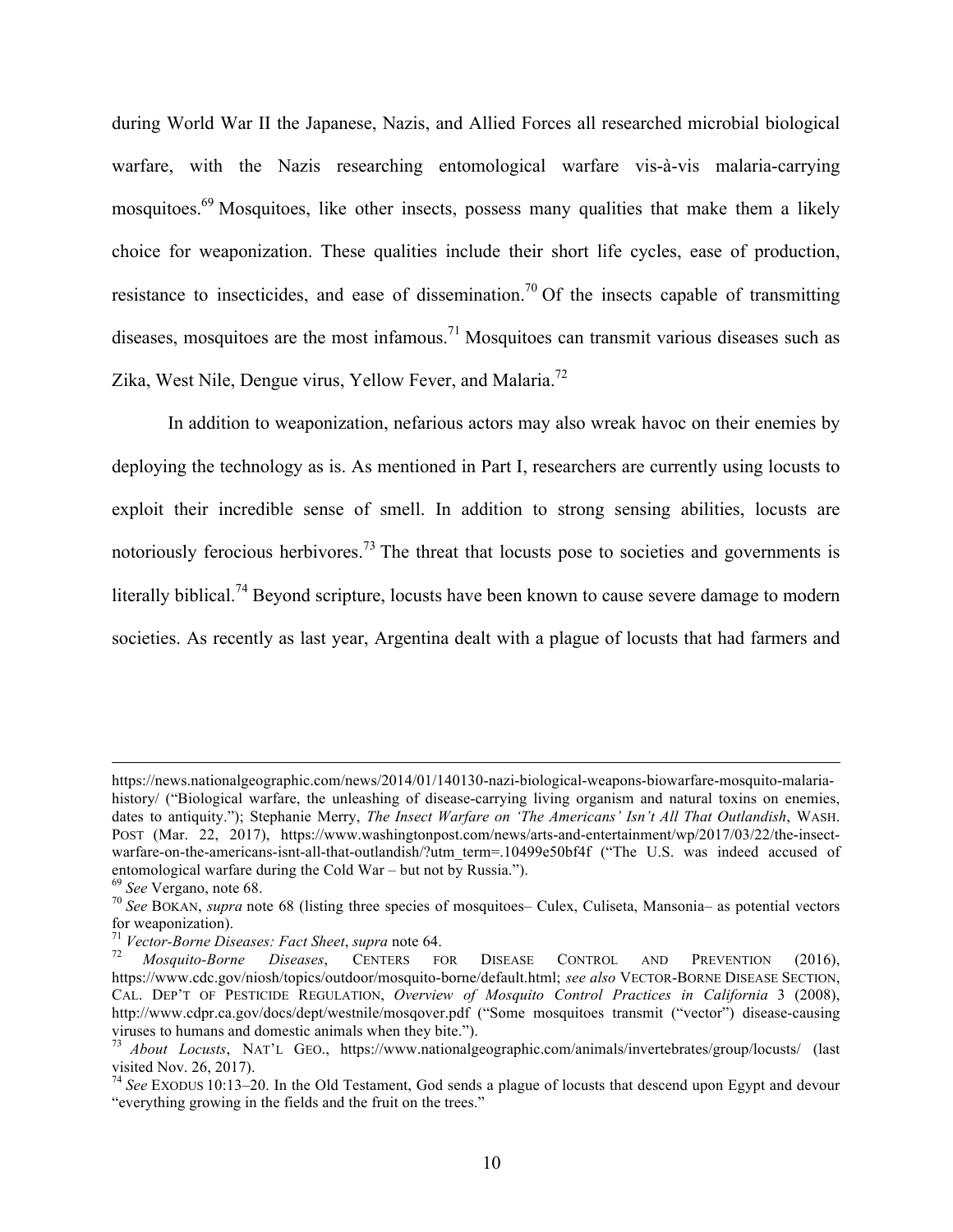government officials scrambling in an attempt to mitigate the swarm's damages.<sup>75</sup> In parts of Africa, locusts have been a decade-long problem and an everyday reality.<sup>76</sup> As stated earlier, researchers are currently working on controlling locust's movements and behavior. Once these bomb-sniffing locusts are fully operational, an enterprising terrorist need only gain access to their navigational controls to cause agricultural destruction on a biblical scale.

Arguably, these uses of HI-MEMS may seem more apt for a Hollywood script.<sup>77</sup> However, one must remember that the research is primarily funded, at this point, through military agencies. Though ostensibly slated for reconnaissance and search and rescue type operations, some observers contend that the military applications of HI-MEMS technology are far more wide reaching.<sup>78</sup> Thus, in a world where Facebook has become the *de facto* method of political subterfuge<sup>79</sup> and terrorists are converting everyday items into weapons of terror,  $80$  one

 <sup>75</sup> *See* Jonathan Gilbert, *Argentina Scrambles to Fight Biggest Plague of Locusts in 60 Years*, N.Y. TIMES (Jan. 25, 2016), https://www.nytimes.com/2016/01/26/world/americas/argentina-scrambles-to-fight-biggest-plague-oflocusts-in-60-years.html. 76 *See Madagascar Hit by 'Severe' Plague of Locusts*, BBC NEWS (Mar. 27, 2013),

http://www.bbc.com/news/world-africa-21955740 (reporting locust plagues in the 1950s and 2013); Helen Pearson, *Africa's Locust Crisis Worsens*, NATURE (Aug. 20, 2004), http://www.nature.com/news/2004/040816/full/news040816-13.html (reporting locust plague in 2004); Sheila Rule, *Drought Easing, Africa Has New Enemy: Locusts*, N.Y. TIMES (Aug. 7, 1986), http://www.nytimes.com/1986/08/07/world/drought-easing-africa-has-new-enemy-locusts.html (reporting locust plague in 1986).

<sup>77</sup> *See, e.g.*, Jaqueline Ronson, *'Black Mirror' Killer Bee Drones Are Coming for You IRL*, INVERSE SCI. (Oct. 25, 2016), https://www.inverse.com/article/22678-black-mirror-robot-bee-drones (discussing an episode of the TV show "Black Mirror" in which the government uses mechanical bee drones as assassins and the real life research into creating mechanical bee drones).

<sup>78</sup> *See, e.g.*, Dery, *supra* note 4, at 233 ("Anyone who is just a little bit creative can imagine both useful and nonproductive applications of remote-controlled animals . . . ."); Ronson, *supra* note 77 (suggesting that it is more likely that mechanical insect drones are far more likely to be used in warfare than agriculture because there are far more efficient solutions to the world's declining bee populations that do not require engineering a "robot" bee).<br><sup>79</sup> See, e.g., Mike Isaac & Diasuke Wakabayashi, *Russian Influence Reached 126 Million Through Facebook A* 

N.Y. TIMES (Oct. 30, 2017), https://www.nytimes.com/2017/10/30/technology/facebook-google-russia.html ("Russian agents intending to sow discord among American citizens disseminated inflammatory posts that reached 126 million users on Facebook, published more than 131,000 messages on Twitter and uploaded over 1,000 videos to Google's YouTube service, according to copies of prepared remarks from the companies that were obtained by The New York Times.").

<sup>&</sup>lt;sup>80</sup> In April 2013, two brothers detonated bombs contained in pressure cookers hidden in backpacks during the Boston Marathon killing three and injuring more than two hundred. *Boston Marathon Terror Attack Fast Facts*, CNN NEWS (Mar. 29, 2017), http://www.cnn.com/2013/06/03/us/boston-marathon-terror-attack-fastfacts/index.html. More recently, vehicles have become terrorists' weapon of choice. Sam Petulla, *Vehicles Are*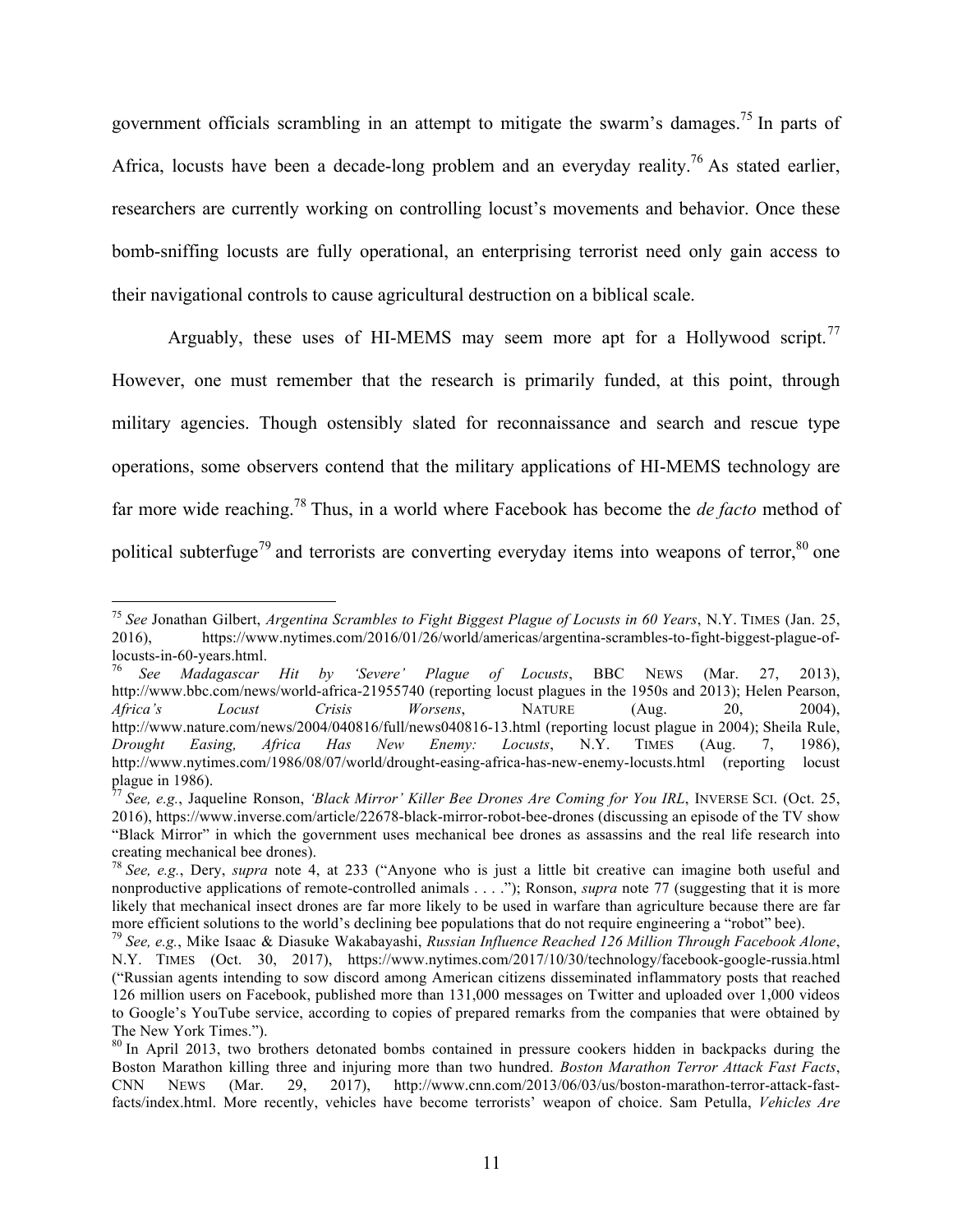must take seriously the possibility that bad actors may look to use HI-MEMS to threaten national security.

## B. *HI-MEMS Pose a Threat to Personal Privacy*

Much like their mechanical counterparts, hybrid insect drones will be capable of incorporating various technological instruments including video and sound recording capabilities, gas sensors, thermals scanners and biometric software.<sup>81</sup> Many Americans are aware that government agencies and local law enforcement use drones to conduct rescue and surveillance operations.<sup>82</sup> Much of this technology is large, operates from a distance, cannot operate indefinitely, and is expensive.  $83$  However, advancements in technology are giving law enforcement access to smaller, more agile surveillance drones.<sup>84</sup> Simultaneously, advances in technology are making HI-MEMS a more likely substitute for micro drones given their small size and ability to operate indefinitely (until the death of the insect, of course). As such, the government's use of HI-MEMS for surveillance creates the most obvious threat to personal privacy.

In his article, *Cyborg Moth's War on Terror: The Fourth Amendment Implications of the*  Federal Government's Emerging Surveillance Technologies,<sup>85</sup> Professor George Dyer paints a picture of an alternate reality under government-run HI-MEMS surveillance. He imagines two old friends engaged in an intimate conversation in the outdoor section of a coffee shop. <sup>86</sup> During their discussion, person A suddenly changes topics upon realizing a moth has landed near their

<u>.</u>

*Becoming the Weapons of Choice for Terrorist*, NBC NEWS (Aug. 17, 2017), https://www.nbcnews.com/news/world/vehicles-are-becoming-weapons-choice-terrorists-n768846.<br><sup>81</sup> See Matthew Feeney, *Policy Analysis: Surveillance Takes Wing: Privacy in the Age of Police Drones*, CATO INST.

No. 807 2–4 (2016), https://object.cato.org/sites/cato.org/files/pubs/pdf/pa807\_1.pdf.<br><sup>82</sup> See id. at 1–4.<br><sup>83</sup> Id. at 4.<br><sup>83</sup> Id. at 4.<br><sup>83</sup> See id.<br><sup>85</sup> Dyer, *supra* note 4. at 227.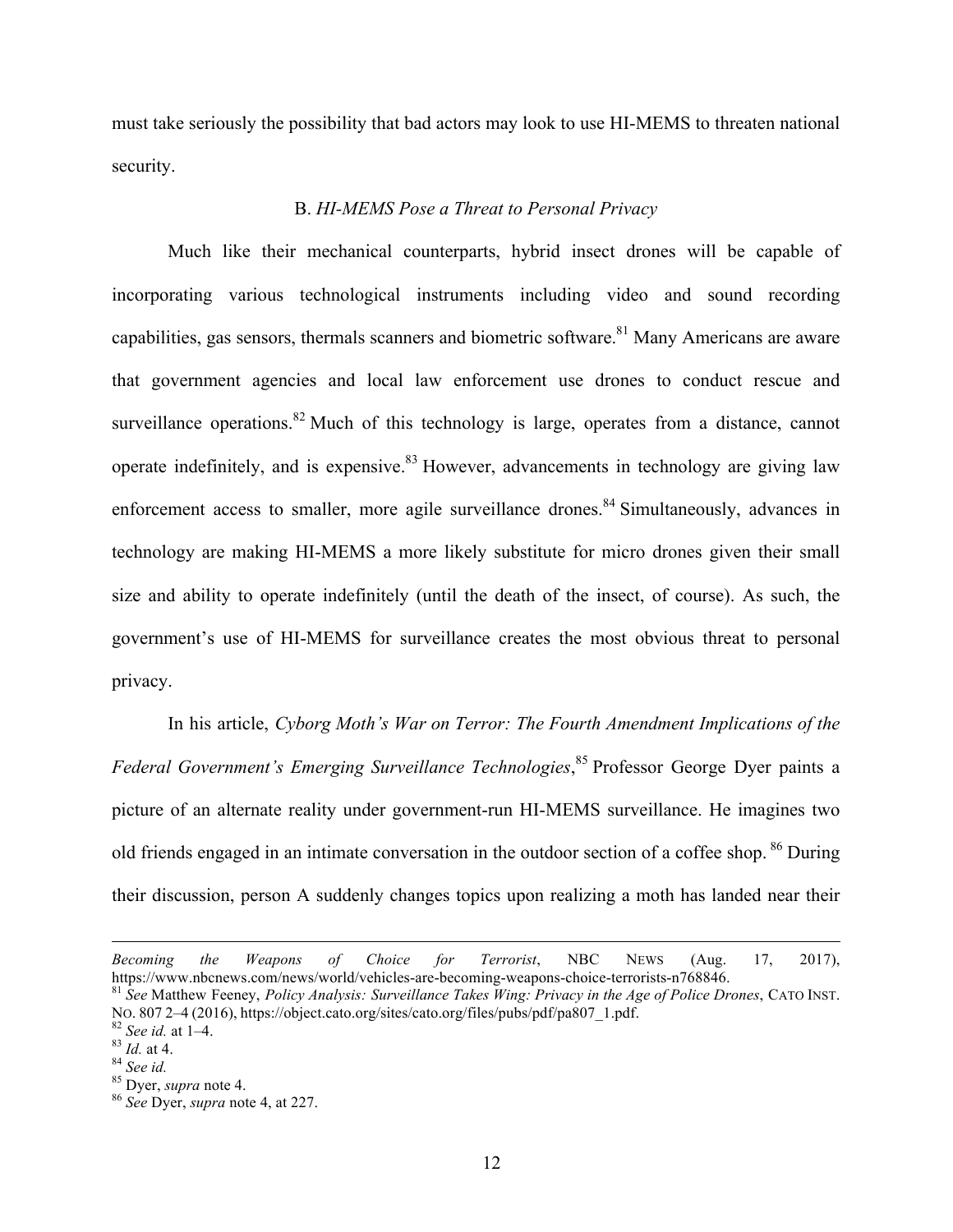table.<sup>87</sup> In this alternate reality, person A may have a well-founded suspicion that the moth is actually a cyborg insect drone listening in on their conversation.<sup>88</sup>

Whether or not the government actually uses HI-MEMS to spy on people in public, even legitimate HI-MEMS use by police enforcement and government agencies is sure to cause distrust in some sectors of the population. For example, in 2012, reports claimed that the United States Environmental Protection Agency ("EPA") was using drones to spy on farmers.<sup>89</sup> Though these reports turned out to be false, the rumors caused some hysteria and probably fueled distrust in the government.  $90$ 

In addition to government use, private use of HI-MEMS may threaten personal privacy. Much like conventional drones, private users could abuse HI-MEMS to spy on their neighbors. The reasons motivating a private user to commit such actions are numerous: curiosity, pranking, revenge, blackmail, and corporate espionage are some examples. The foundation for some of these uses may already be in place. Currently, researchers envision fitting microphones, cameras, and other sensors to HI-MEMS, making them prime targets for hackers. Additionally, an enterprising criminal or terrorist already has access to inexpensive, commercially available Do-It-Yourself ("DIY") kits and online instructions.<sup>91</sup> Though these kits are rudimentary, technology savvy criminals may build off of their designs.

<sup>&</sup>lt;sup>87</sup> *See id.*<br><sup>88</sup> *See id.*<br><sup>89</sup> *See Fahrenthold, <i>supra* note 59. However, the EPA does use conventional manned aircraft to uncover Clean Air Act and Clean Water Act violations. *Id.*<br><sup>90</sup> *See id.* 

Act and Clean Water Act violations. *Id.* <sup>90</sup> *See id.* 91 *See, e.g.*, *The RoboRoach Bundle*, BACKYARD BRAINS, https://backyardbrains.com/products/roboroach (last visited Nov. 28, 2017); Cassandra Khaw, *Make Your Own Cyborg Cockroach for Under \$30*, ARSTECHNICA (Feb. 2, 2016), https://arstechnica.com/science/2016/02/make-your-own-cyborg-cockroach-for-under-30/.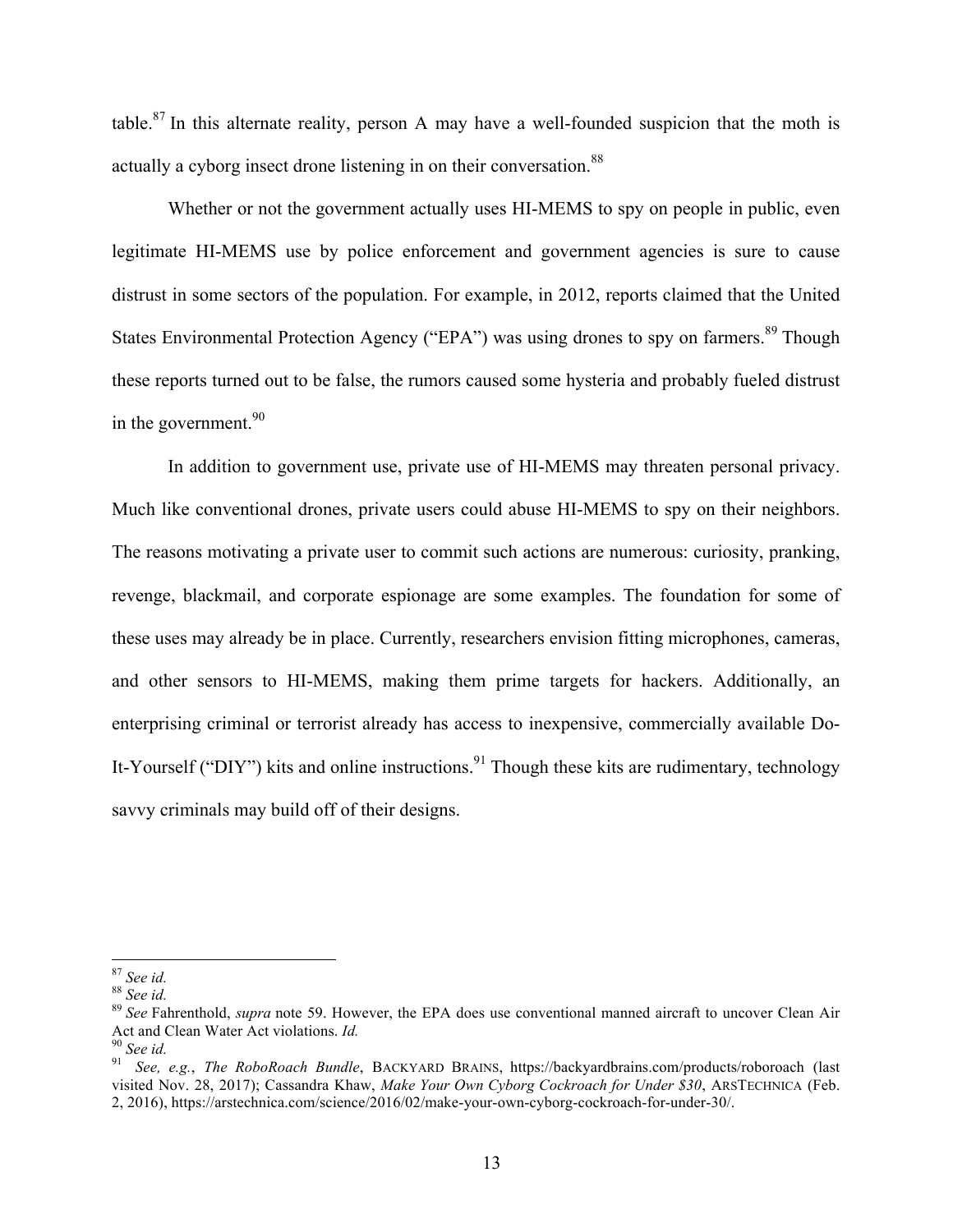## C. *Cyber Security Weaknesses and Technology Issues Exacerbate Risks*

HI-MEMS, as a type of drone, will become part of the Internet-of-Things. As a result, they will be subject to the same cyber security issues as other Internet-of-Things devices.<sup>92</sup> Although cyber security itself is not a risk that HI-MEMS technology creates, HI-MEMS' vulnerability to cyber-attacks may exacerbate the risks they pose to national security and personal privacy. Additionally, any data they record or obtain may also be at risk. As such, this article treats cyber security as a technological risk associated with HI-MEMS technology.

Like drones, HI-MEMS technology integrates many wireless technologies, such as Global Positioning Systems ("GPS"), autonomous systems, and remote piloting technologies.<sup>93</sup> Recently, the Federal Trade Commission ("FTC") demonstrated the ease with which commercially available drones could be hacked.<sup>94</sup> Though the drones they hacked were older models retailing for less than two hundred dollars, the FTC's ability to access the drones' cameras, control navigation, and trick the drones' GPS demonstrates the type of vulnerabilities that may exist in HI-MEMS incorporating similar technologies. <sup>95</sup> Furthermore, private companies have been able to take over control of more expensive drones, with one company claiming to be able to hack seventy-five percent of the commercially available drones on the market.<sup>96</sup> To complicate things, it may not be immediately apparent to the operator that their HI-

<sup>&</sup>lt;sup>92</sup> See Introducing Drone ID, AIRMAP Inc., https://www.airmap.com/drone-id-digicert-digital-certificate-drones/ (last visited Nov. 30, 2017).<br> $\frac{93}{93}$  See supra Part I.

<sup>&</sup>lt;sup>94</sup> See Gregory S. McNeal, *Key Questions About Securing Drones from Hackers*, FORBES (Oct 19, 2016), https://www.forbes.com/sites/gregorymcneal/2016/10/19/key-questions-about-securing-drones-fromhackers/#73aaa22233f3.<br><sup>95</sup> See id.

<sup>&</sup>lt;sup>96</sup> See Paul Szoldra, *This Company Can 'Hack' and Completely Take Over Enemy Drones for the US Military*, BUS. INSIDER (Jan. 6, 2017), http://www.businessinsider.com/department-13-mesmer-drones-2017-1.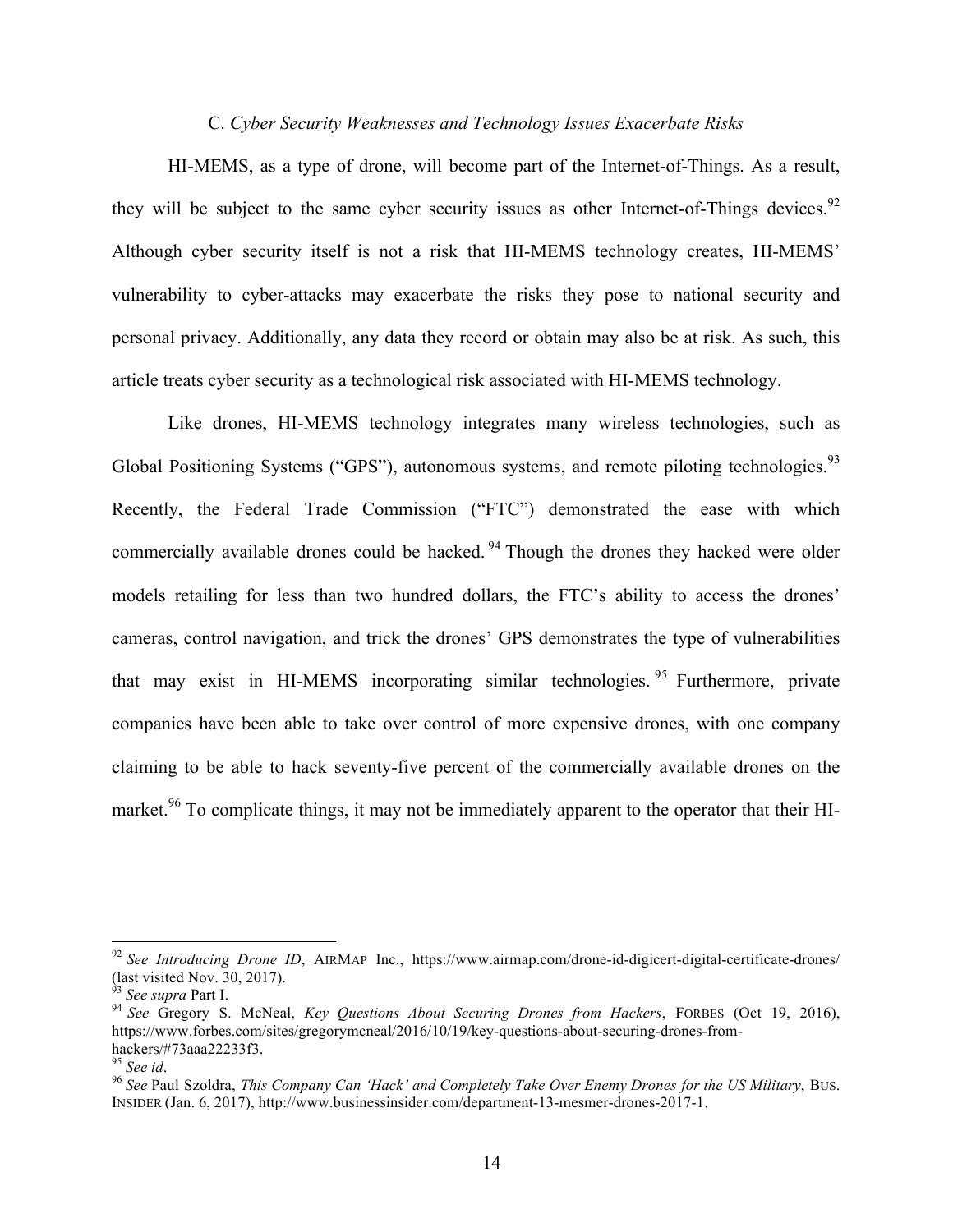MEMS, its onboard sensors, or data has been hacked.<sup>97</sup> Thus, because of these cyber security weaknesses, HI-MEMS may be prime targets for hacking.

In addition, technical malfunction, loss of positive flight control, and similar technology related issues create risks of inadvertent release or loss of HI-MEMS. One of the environmental advantages of HI-MEMS over conventional drones is that they do not cause the same environmental disturbance as larger mechanical drones when they malfunction.<sup>98</sup> However, because some HI-MEMS are created using genetically modified insects, technology related issues create a risk of inadvertently releasing genetically modified HI-MEMS into the environment.

However, cyber security flaws and technology issues are foreseeable risks. As such, researchers and developers can integrate stronger security or mitigation measures on HI-MEMS' hardware and software to minimize cyber security and technology related risks. Some of these measures could include minimum technology and software standards. For example, developers can (or can be required to) incorporate a minimum level of encryption technology in their HI-MEMS.<sup>99</sup> Minimum technology standards may also be able to provide less opportunity to trick the HI-MEMS GPS.<sup>100</sup> Additionally, specific technology can be integrated into HI-MEMS to maintain better control of them and reduce the risk of inadvertent release. For example, HI-MEMS could integrate geofencing technology, which would create an invisible fence that HI-MEMS could not cross.<sup>101</sup> Automatic flight termination or "return-to-base" systems could be

<sup>&</sup>lt;sup>97</sup> See McNeal, *supra* note 95.<br><sup>98</sup> See Shadbolt, *supra* note 60.<br><sup>99</sup> See RODDAY, *supra* note 3, at 31.<br><sup>100</sup> See Thomas Fox-Brewster, *Watch GPS Attacks that Can Kill DJI Drones of Bypass White House Ban*, FORBES (Aug. 8, 2015), https://www.forbes.com/sites/thomasbrewster/2015/08/08/qihoo-hacks-drone-gps/#2b4380322bf5 ("[GPS] weaknesses could be fixed . . . but [manufacturers] would have to do so at the GPS chip level.").

<sup>101</sup> Operation and Certification of Small Unmanned Aerial Systems, 81 Fed. Reg. 42063, 42135 (2016)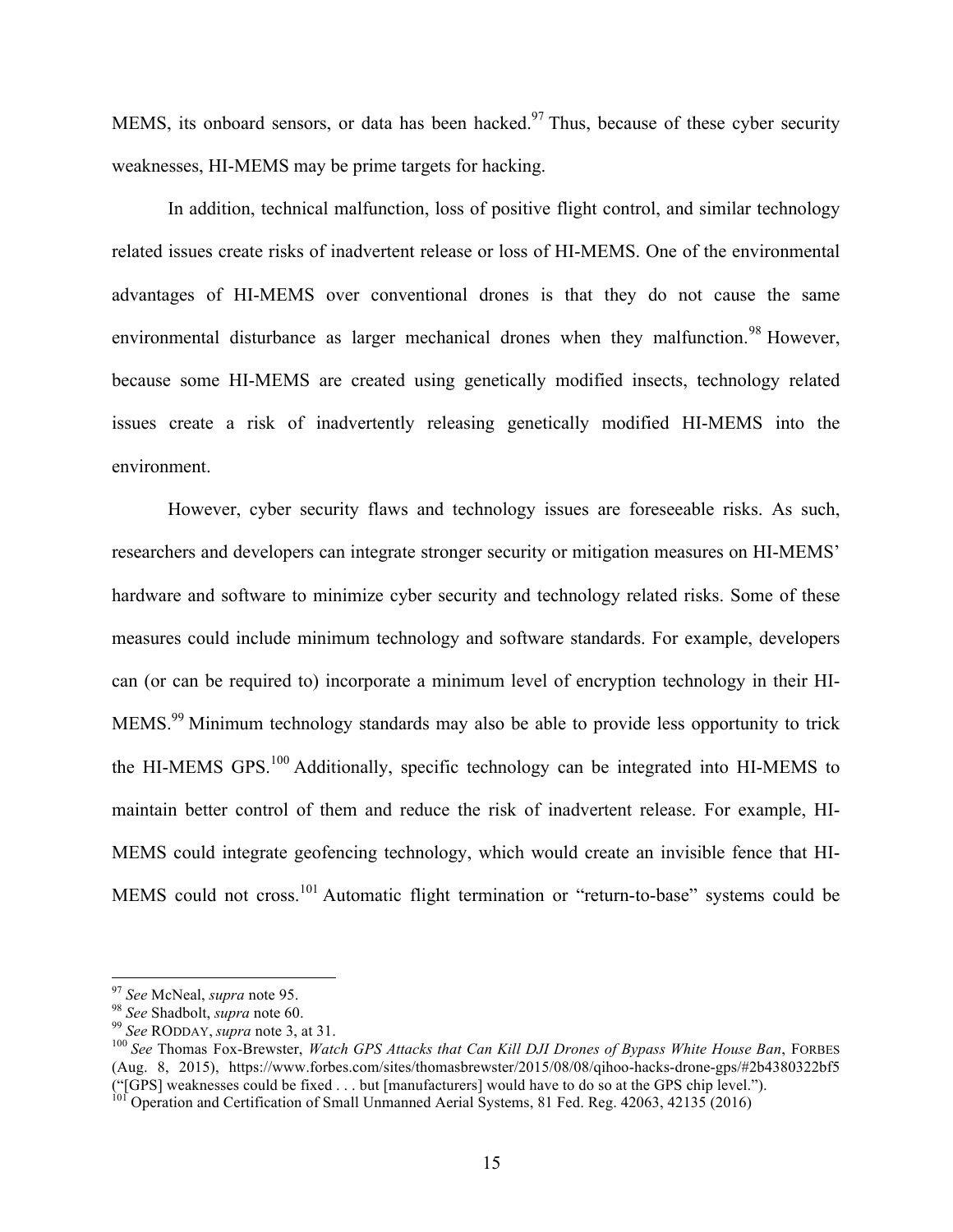another way to contain the risk of inadvertent release.<sup>102</sup> Though these and similar technologies are not failsafe, they could reduce the cyber security risks and technological issues previously identified, which in turn may reduce national security and privacy risks.

The next section––Part III––discusses available HI-MEMS governance regimes. For simplicity, references to addressing cyber security risks in Part III include both the risks and the potential mitigation measures discussed in this section.

## III. GOVERNANCE OF HI-MEMS

The previous section discussed three foreseeable risks HI-MEMS present. As with any emerging technology, there may also be unknown risks associated with HI-MEMS. Nonetheless, there are numerous beneficial applications of HI-MEMS that make cybernetic insect research worth pursuing. Thus, as we continue our research into HI-MEMS technology, we can either accept the risks or find ways to eliminate and mitigate the risks.<sup>103</sup>

The sections that follow will discuss some of the governance regimes applicable to HI-MEMS technology that may provide ways to mitigate and eliminate the risks previously identified. Each section will provide a brief discussion on the background, efficacy, and failings of the given governance regime. In addition, the section will discuss how the particular governance regime may provide ex ante (i.e., preventative) protections or, to a lesser extent, ex post facto (i.e., after-the-fact) remedies. This distinction is important to consider as ex ante measures potentially eliminate or ameliorate risks, whereas ex post facto measures primarily compensate or mitigate injury.

<sup>&</sup>lt;sup>102</sup> 81 Fed. Reg. at 42136.<br><sup>103</sup>*See* ALBERT C. LIN, PROMETHEUS REIMAGINED: TECHNOLOGY, ENVIRONMENT, AND LAW IN THE TWENTY-FIRST CENTURY 5–6 (2017).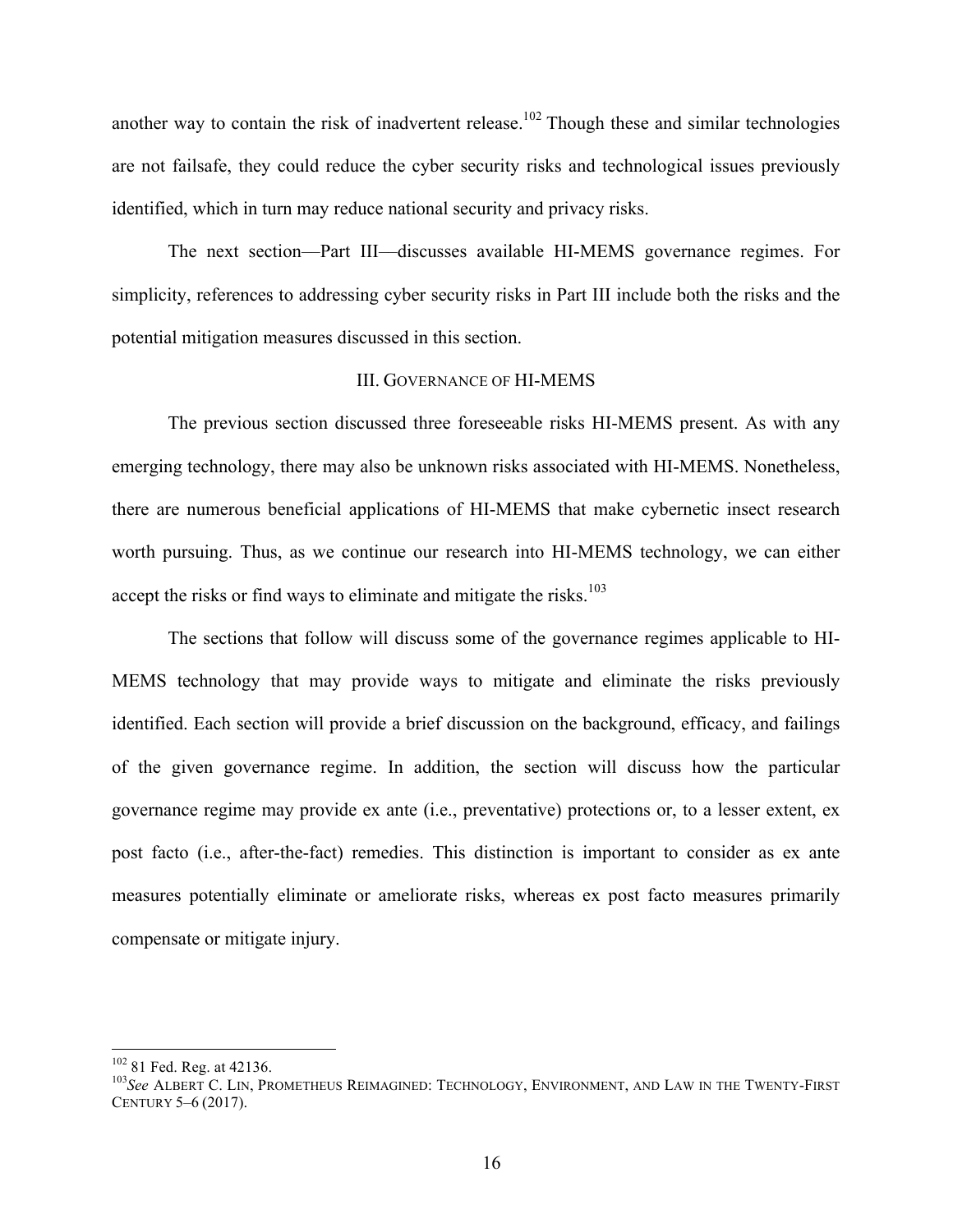#### A*. Agency Oversight*

Many Americans assume that the government is ensuring the safety of emerging technologies.<sup>104</sup> As such, this section will discuss agency oversight as a possible source of governance over HI-MEMS.

Specifically, this section will look at two agencies that would most likely have authority to govern HI-MEMS given their biological and mechanical nature: the Food & Drug Administration ("FDA") and the Federal Aviation Administration ("FAA"). In discussing these two agencies this section will discuss the source of each agency's potential authority over HI-MEMS, the type of governance each agency could provide, and whether either agency's expertise would be suitable for governing HI-MEMS. Finally, this section will conclude by discussing whether the specialized nature of HI-MEMS requires oversight from a new agency altogether.

#### 1. The Food & Drug Administration

In 1986, the Coordinated Framework was established to create a governance regime between existing agencies—EPA, FDA, and  $\text{USDA}^{105}$ —to regulate the different products produced through biotechnology.106 Specifically, the Coordinated Framework sought to regulate products manufactured through genetic engineering, such as genetically modified organisms ("GMOs").<sup>107</sup> Under this framework, the FDA has jurisdiction over genetically engineered

<sup>&</sup>lt;sup>104</sup> *Id.* at 15.<br><sup>105</sup> United States Department of Agriculture.<br><sup>106</sup> MODERNIZING THE REGULATORY SYSTEM FOR BIOTECHNOLOGY PRODUCTS: FINAL VERSION OF THE 2017 UPDATE TO THE COORDINATED FRAMEWORK FOR THE REGULATION OF BIOTECHNOLOGY 1 (2017) [hereafter COORDINATED FRAMEWORK UPDATE 2017]. <sup>107</sup> *See id.* at 2–3.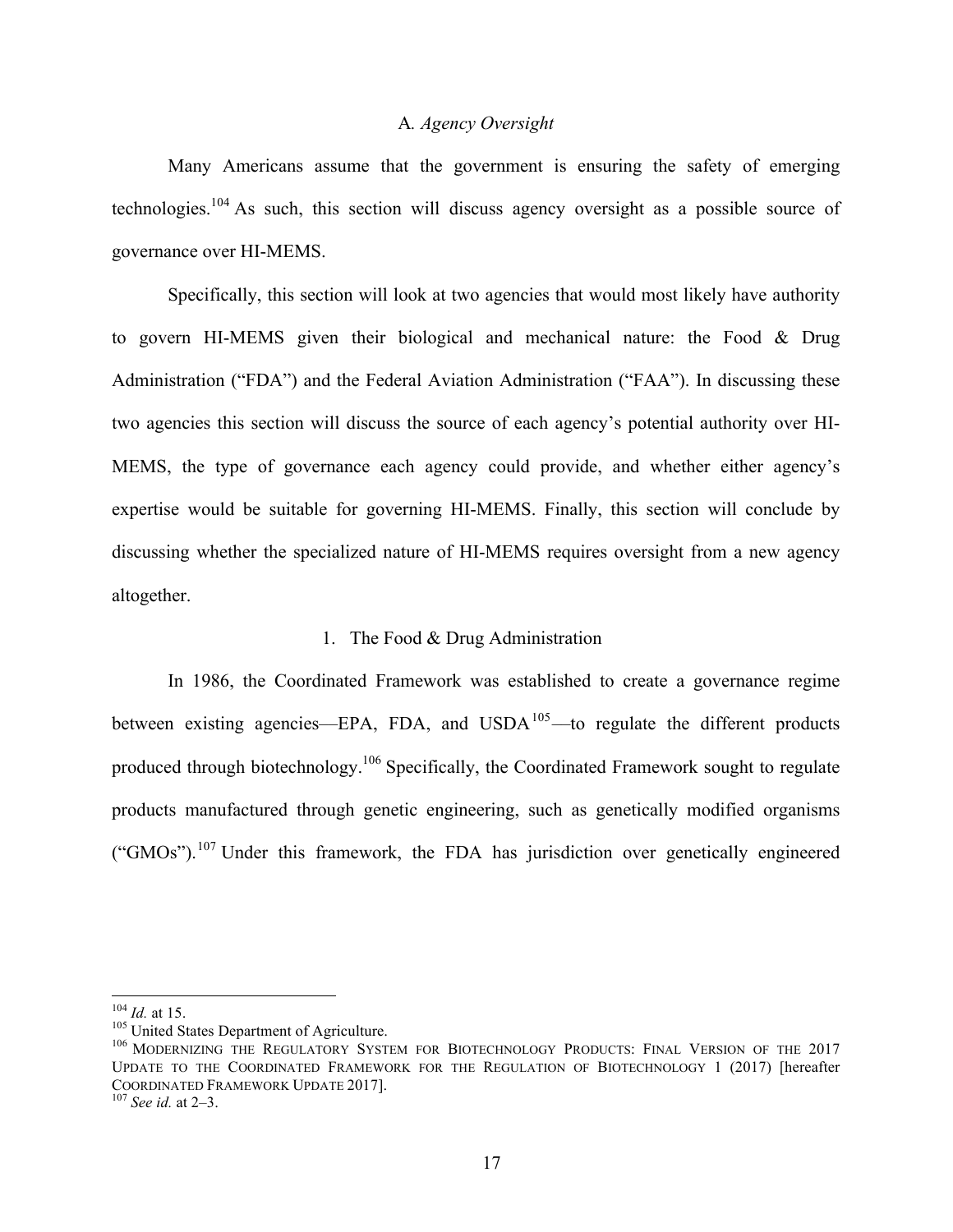("GE") animals through its authority to regulate "New Animal Drugs" under the Federal Food, Drug, and Cosmetic Act ("FD&C").<sup>108</sup>

Under the FD&C, the FDA has the authority to regulate drugs.<sup>109</sup> "Drug" is defined as "articles (other than food) intended to affect the structure or any function of the body of man or other animals[.]"<sup>110</sup> A new animal drug is any drug intended for use in animals that is not generally recognized as safe.<sup>111</sup> As the primary purpose of the insect backpack is to affect the function of the body of the insect (i.e., by manipulating its movement), and it is intended for use in animals, HI-MEMS would seem to fall within the purview of the FDA.

As an initial point, the FDA already has authority to regulate HI-MEMS created from GE insects.<sup>112</sup> Assuming the FDA also has jurisdiction over non-GE HI-MEMS, it could use its authority to provide ex ante oversight before commercial release.<sup>113</sup> As a new animal drug, new HI-MEMS would require pre-market approval, which a developer can obtain by providing the FDA with information about the specific cyborg insect drone, including: its components and composition, the manufacturing process, evidence of its safety and effectiveness, and an environmental assessment.<sup>114</sup> For GE HI-MEMS, additional information specifically about its GE characteristics would be required.<sup>115</sup>

Even though the FDA might have statutory jurisdiction over HI-MEMS, the agency might choose not to exercise its regulatory authority over non-GE HI-MEMS. The FDA is

<sup>&</sup>lt;sup>108</sup> *Id.* at 8; 21 U.S.C. §§ 301–399h.<br><sup>109</sup> *See id.* § 321.<br><sup>110</sup> *Id.* § 321(g)(1).<br><sup>111</sup> REGULATION OF INTENTIONALLY ALTERED GENOMIC DNA IN ANIMALS: DRAFT GUIDANCE NO. 187 6 (2017)<br><sup>112</sup> *Id.* at 6–7.<br><sup>112</sup> *Id.* at

<sup>113</sup> *See* COORDINATED FRAMEWORK UPDATE 2017, *supra* note 106, at 18.<br><sup>114</sup> *See id.* at 15–22.<br><sup>115</sup> *See id.* at 22–27.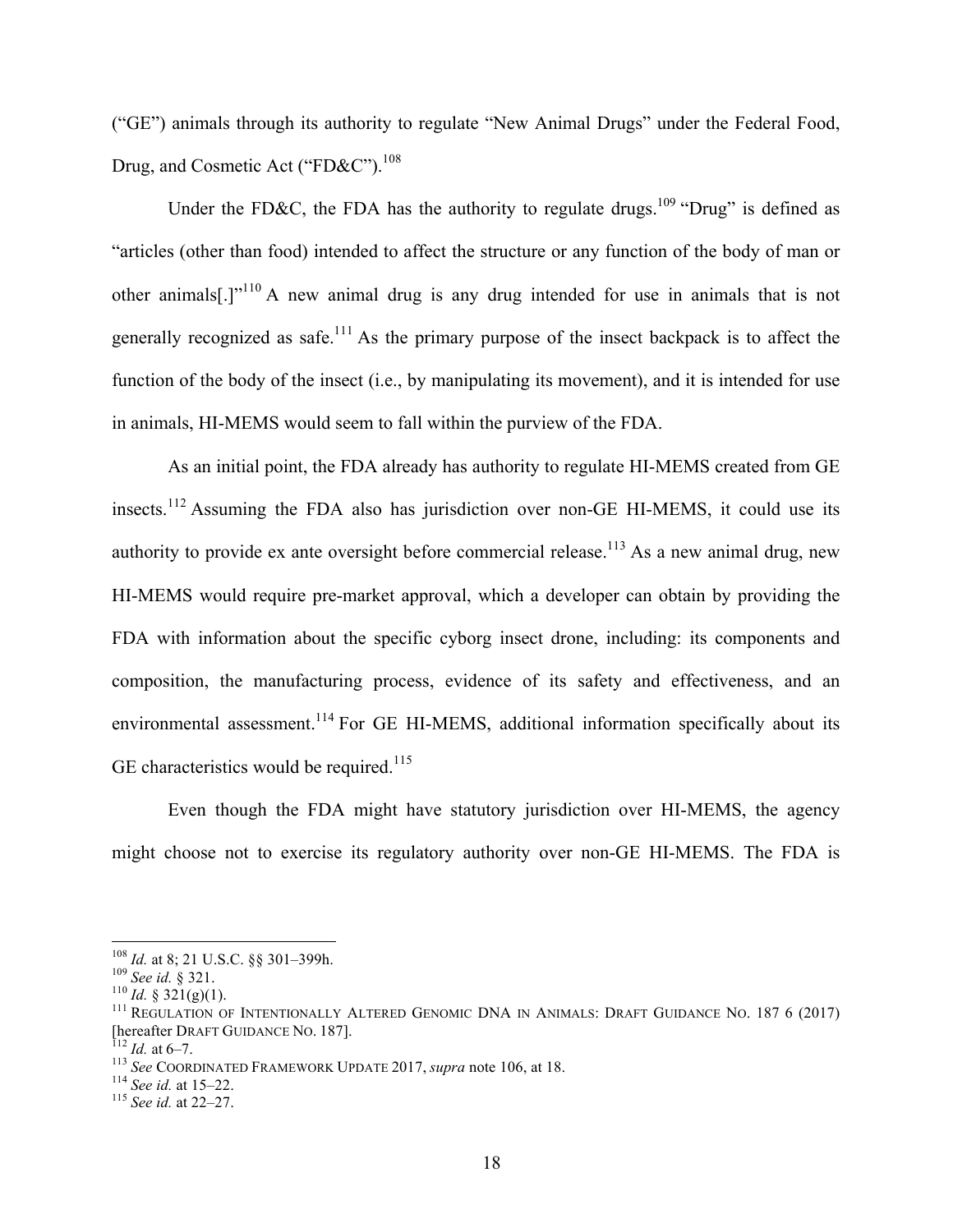primarily concerned with protecting public health.<sup>116</sup> As such, FDA has tentatively decided not to enforce its new animal drug requirements on GE animals not meant for consumption and regulated by other agencies or that are raised and used under controlled conditions.<sup>117</sup> Moreover, it is unclear whether the FDA would have the same motivation to regulate non-GE HI-MEMS as new animal drugs.

According to the FDA, the agency chooses to regulate an article based on an evaluation of risk factors including anything about the article that poses a human, animal or environmental risk.118 As described in Part II, the threats cyborg insect drones pose to humans, animals, and the environment are not related to health or safety,  $119$  unless the insect hosts are genetically modified. Rather, threats posed by HI-MEMS are a result of nefarious exploitation of their dualuse characteristics. As such, non-GE HI-MEMS drones generally pose no greater threat than their purely biological counterparts as a result of inadvertent release.<sup>120</sup> As for GE HI-MEMS, such as DragonflEye, they would probably already be subject to FDA oversight as GE insects (assuming they are not classified as pesticides).<sup>121</sup>

Finally, it is not clear the FDA is a suitable agency to govern HI-MEMS overall. First, the kind of threats that the FDA is concerned about are not the threats that HI-MEMS inherently present, unless they have been genetically modified. Second, the ex ante regulation that the FDA could provide (i.e., premarket approval), may not be enough to minimize the risks described in

 <sup>116</sup> *What We Do*, FDA (Apr. 4, 2017), https://www.fda.gov/AboutFDA/WhatWeDo/ ("The Food and Drug Administration is responsible for protecting the public health by ensuring the safety, efficacy, and security of human and veterinary drugs, biological products, and medical devices; and by ensuring the safety of our nation's food supply, cosmetics, and products that emit radiation.").<br><sup>117</sup> DRAFT GUIDANCE NO. 187, *supra* note 111, at 8.

<sup>&</sup>lt;sup>118</sup> Id. at 9.<br><sup>119</sup> Though a risk to national security could include a risk to humans, animals, and environment, this risk is not<br>caused by the inadvertent release of non-GE HI-MEMS.

 $^{120}$  Of course, release of some non-GE insects such as locusts would arguably pose risks to the environment.<br>However, these risks are present in these insect regardless of whether they are HI-MEMS.

 $^{121}$  GE insects classified as pesticides are subject to EPA oversight. *See id.* at 7 n.9.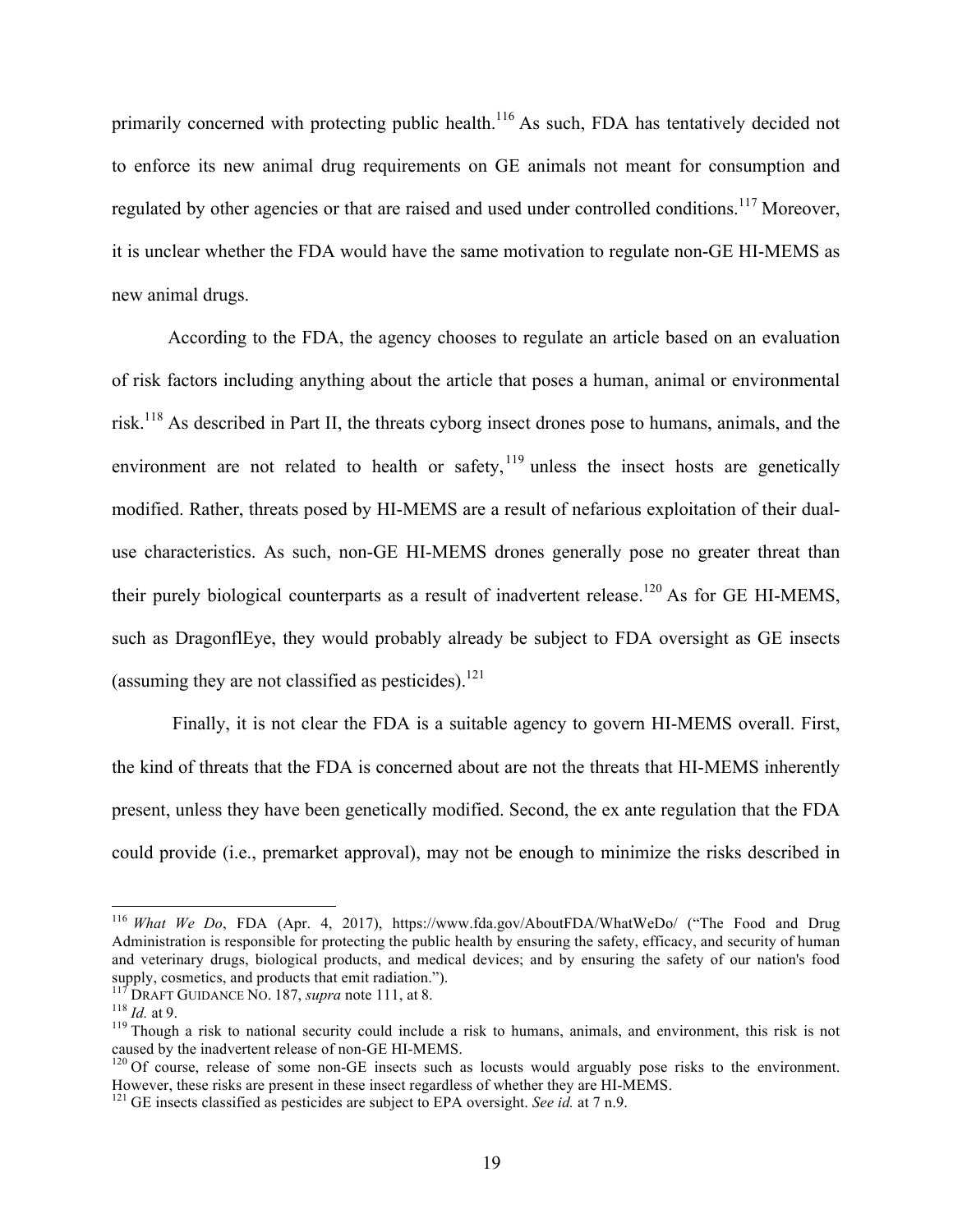Part II without requiring, for example, specific cyber security standards. However, the FDA is generally not known for its expertise in national security, personal privacy, or cyber security. Thus, the FDA would likely not be an appropriate agency to govern HI-MEMS technology.

#### 2. The Federal Aviation Administration

As discussed in Part I, hybrid insect drones can be controlled, at least part of the time, like conventional drones. For this reason, many of the threats posed by HI-MEMS are the same threats posed by the conventional aerial drones that the FAA already regulates. Given the similarity between HI-MEMS and conventional drones, the FAA might be the appropriate agency to govern HI-MEMS.

In 2012, the Congress directed the FAA to integrate civil Unmanned Aircraft Systems ("UAS") into the nation's airspace.<sup>122</sup> The definition for UAS covers unmanned aircraft and the associated elements necessary for remote piloting.<sup>123</sup> 49 U.S.C. section 40102 defines "aircraft" as "any contrivance invented, used or designed to navigate, or fly in, the air."<sup>124</sup> FAA recently used this language to regulate small Unmanned Aircraft Systems ("small UAS" or "small drones"). $^{125}$ 

The new small UAS regulations apply to drones weighing less than fifty-five pounds that operate for non-hobby and non-recreational purposes, $126$  such as, crop monitoring, research and development, educational uses, rescue operations, and wildlife nesting area evaluations.<sup>127</sup> Many of these uses are similar to the civilian applications that researchers envision for HI-MEMS.<sup>128</sup> Moreover, as the insects currently being researched are well under the fifty-five pound maximum

<sup>&</sup>lt;sup>122</sup> FAA Modernization and Reform Act of 2012, P.L. 112-95, § 331, 126 Stat. 72 (2012).<br><sup>123</sup> See id.<br><sup>124</sup> See also 14 C.F.R. § 1.1 (defining "Aircraft" as "a device that is used or intended to be used for flight in the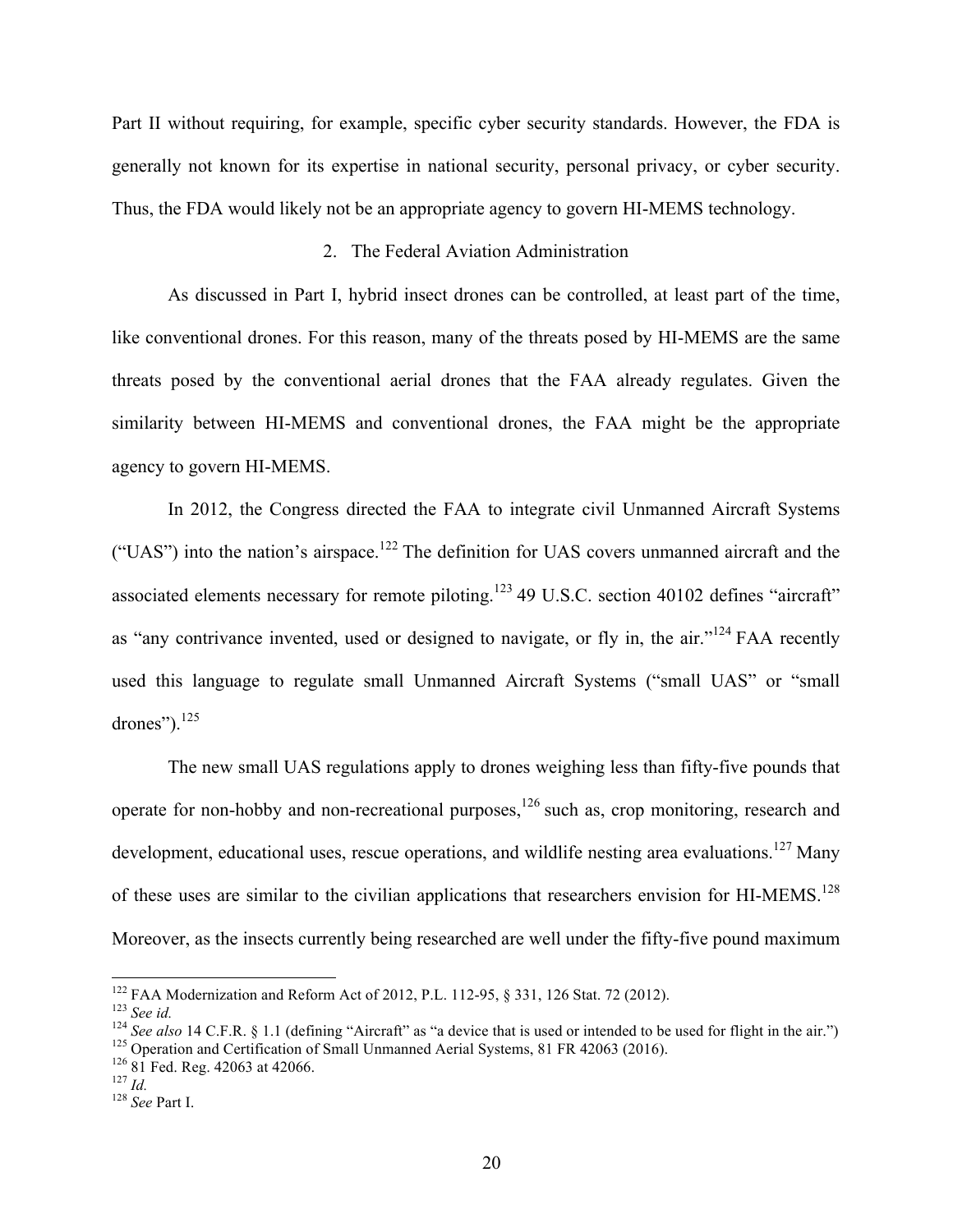and are technically unmanned, these proposed civilian applications of HI-MEMS would fall under the purview of the small UAS regulations. However, as discussed below, the current small UAS regulations would not do much to offer ex ante protection from the risks associated with HI-MEMS.

The small UAS regulations set forth various requirements including pilot licensing requirements. However, despite these requirements, the small UAS regulations would largely defeat the purposes of using the HI-MEMS for their intended applications. First, the regulations include "operational limitations" that limit the application of commercial civilian drones.<sup>129</sup> These operational limitations require daylight only operations, a visual line-of-sight, and a close enough proximity for the remote pilot to see the UAS. Additionally, a pilot may only operate one small UAS at a time and may not operate over persons or under covered structures.

The requirement to operate within the line of sight of the pilot and the prohibition on operation under covered structures would severely impact HI-MEMS use in civilian search and rescue missions, mapping closed environments, and countless other potential applications for which they are designed. Additionally, the one-pilot-per-UAS limitation would make using HI-MEMS impracticable because some intended uses (e.g., mapping and search and rescue) require an autonomously controlled swarm.<sup>130</sup> Although the small UAS regulations include a "waiver" mechanism" to account for "quickly changing technology," <sup>131</sup> the preceding discussion illustrates the difficulty in applying the general small UAS regulations to HI-MEMS. Moreover, the small UAS regulations do not address the risks associated with the implementation of HI– MEMS identified in Part II.

<sup>&</sup>lt;sup>129</sup> 81 Fed. Reg. at 42066.<br><sup>130</sup> *See, e.g.*, Ackerman, *supra* note 48 ("For a disaster scenario, we could release hundreds of flying and crawling cyborg insects . . . .").

 $131$  81 Fed. Reg. at 42066.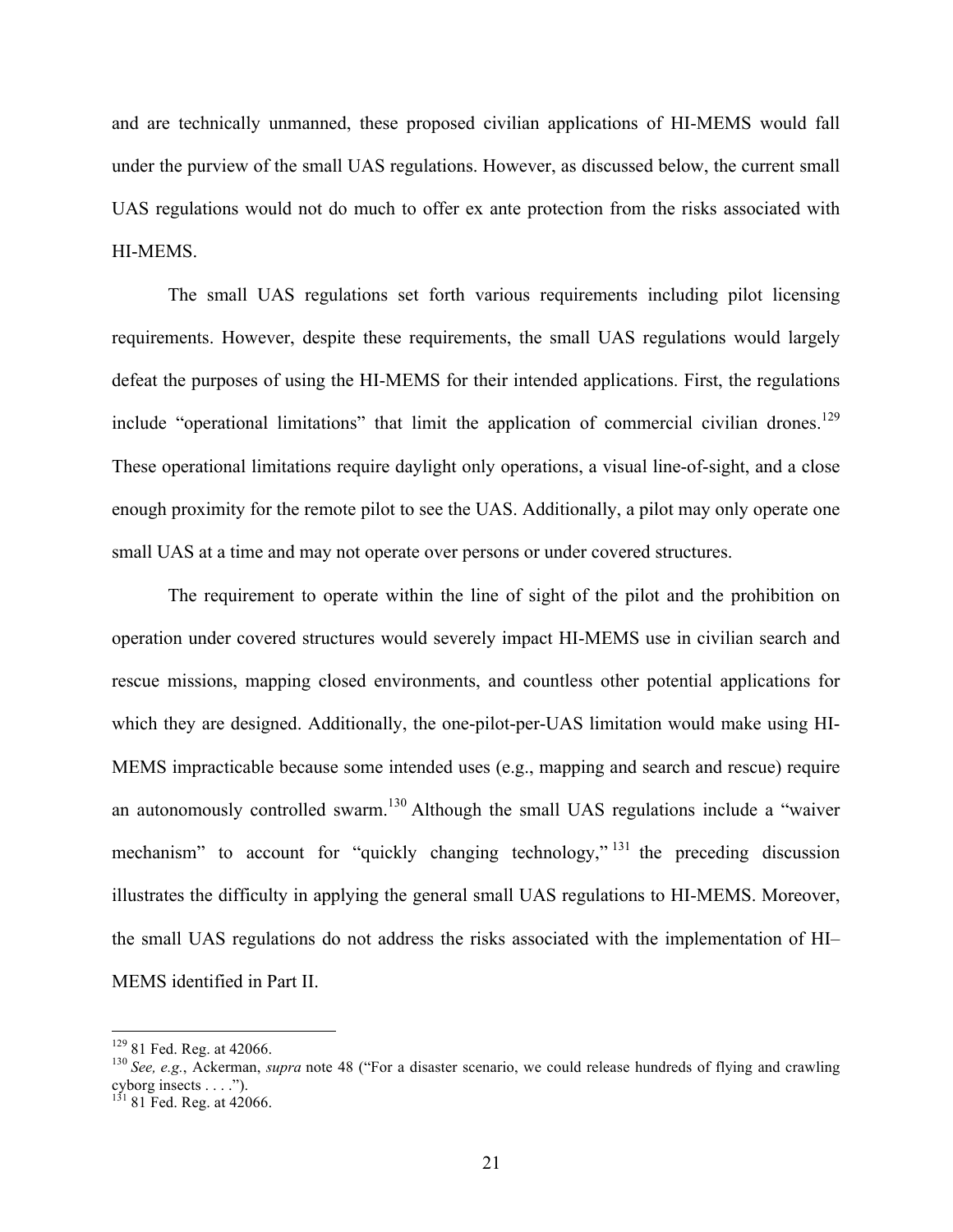Specifically, the FAA did not include in the small UAS regulations an "airworthiness certification" requirement as it does with other aircraft.<sup>132</sup> An airworthiness certification could require HI-MEMS to integrate technologies that the FAA "finds necessary for safety in air commerce and national security."133 This discretion could be used to minimize the cyber security risks, and in turn, the national security risks by requiring integration of some of the protective technologies discussed in Part II.C. However, the FAA reasoned that commercially available drones did not pose a threat to national security because the regulations require daylight and lineof-sight operations, which would cue the operator to hacking.<sup>134</sup> However, as stated in Part II.C., an operator may not always be aware that a drone has been compromised. This may be particularly true with regard to HI-MEMS because they are small and meant to be remotely or autonomously piloted in large numbers.

Finally, the small UAS regulations are currently inadequate to address the threats presented by HI-MEMS in one more respect: personal privacy. The small UAS regulations fail to address privacy concerns raised by drones in general.<sup>135</sup> Instead, "[t]he FAA strongly encourages all UAS pilots to check local and state laws before gathering information through remote sensing technology or photography."136 These laws, discussed in section D., largely provide ex post facto remedies, whereas FAA may be capable of providing ex ante protection. Of course, this is

<sup>&</sup>lt;sup>132</sup> *Id.* at 42070.<br><sup>133</sup> *See* 49 U.S.C. 44701(a)(5).<br><sup>134</sup> 81 Fed. Reg. at 42181.<br><sup>135</sup> *See Press Release–DOT and FAA Finalize Rules for Small Unmanned Aircraft Systems*, FAA (June 21, 2016), https://www.faa.gov/news/press\_releases/news\_story.cfm?newsId=20515 ("Although the new rule does not specifically deal with privacy issues in the use of drones, and the FAA does not regulate how UAS gather data on people or property, the FAA is acting to address privacy considerations in this area.").

<sup>136</sup> *See Press Release–DOT and FAA Finalize Rules for Small Unmanned Aircraft Systems*, FAA (June 21, 2016), https://www.faa.gov/news/press\_releases/news\_story.cfm?newsId=20515. As a result of the FAA's failure to add privacy protections, the Electronic Privacy Information Center has twice sued the FAA for failing to establish drone privacy rules. EPIC v. FAA: *Challenging the FAA's Failure to Establish Drone Privacy Rules*, EPIC.ORG, https://epic.org/privacy/litigation/apa/faa/drones/ (last visited Nov. 5, 2017).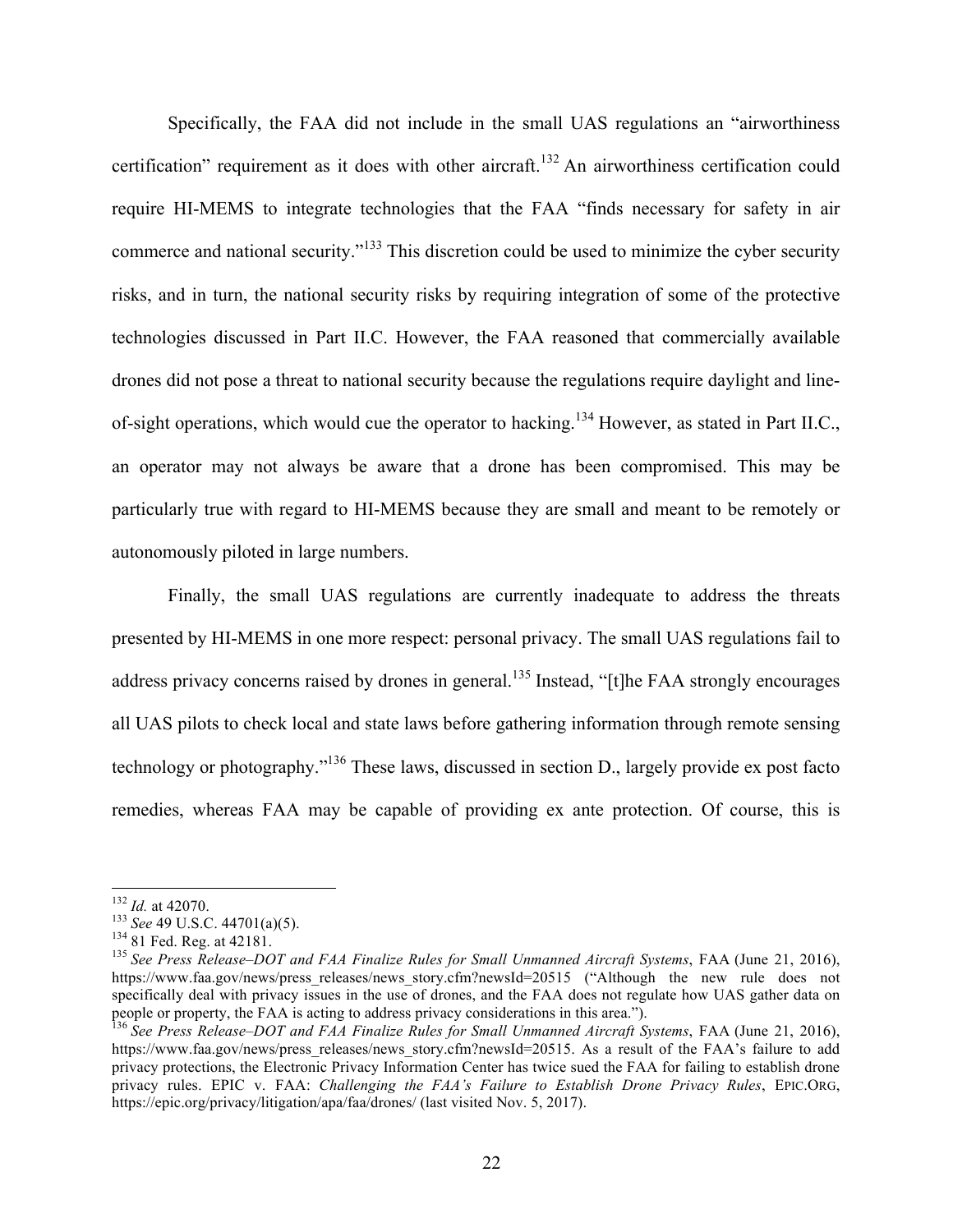assuming that a given jurisdiction has laws governing drones. In its defense, it is unclear whether the FAA has the expertise to design ex ante regulations protecting personal privacy.

As written, the small UAS regulations appear to frustrate the purpose behind creating HI-MEMS, while providing little protection against the threats they pose to national security and personal privacy. Perhaps, this hesitance to regulate is to be expected of an agency tasked with developing expertise in an unfamiliar, rapidly evolving field. Or perhaps, the FAA's lack of foresight is an indication that it is not a suitable agency to regulate HI-MEMS. For instance, even though the FAA might have authority over HI-MEMS with flight capabilities, the FAA could not regulate purely terrestrial HI-MEMS (e.g., cockroaches and flightless beetles). Thus, given the early stages of HI-MEMS technology, Congress should consider creating a new agency with particular expertise in HI-MEMS and similar technologies.

#### 3. A New Technology-Based Agency

Agencies' expertise and efficiency in a specific regulatory field can make them dependable sources of regulation and oversight. $137$  As the previous subsections have pointed out, it is arguable whether existing agencies such as the FDA or FAA are the proper agencies to oversee the emergence of HI-MEMS. Specifically, hybrid insect drones implicate issues of national security, personal privacy, and cyber security that do not completely align with the FDA or FAA's respective goals or expertise. Rather than force either of these agencies to develop such nuanced expertise in HI-MEMS technology, <sup>138</sup> perhaps HI-MEMS technology and similar technologies require the creation of a new agency.

Professor Ryan Calo argues that the expansion of robotics throughout various sectors of society require the creation of a new agency (i.e., the "Federal Robotics Commission" or "FRC")

<sup>&</sup>lt;sup>137</sup> See Ryan Calo, *Robotics and the Lessons of Cyberlaw*, 103 CALIF. L. REV. 513, 557 (2015).<br><sup>138</sup> See id. (arguing that, at some point, it is inefficient to task existing agencies to develop expertise in the "complexities" of robotics).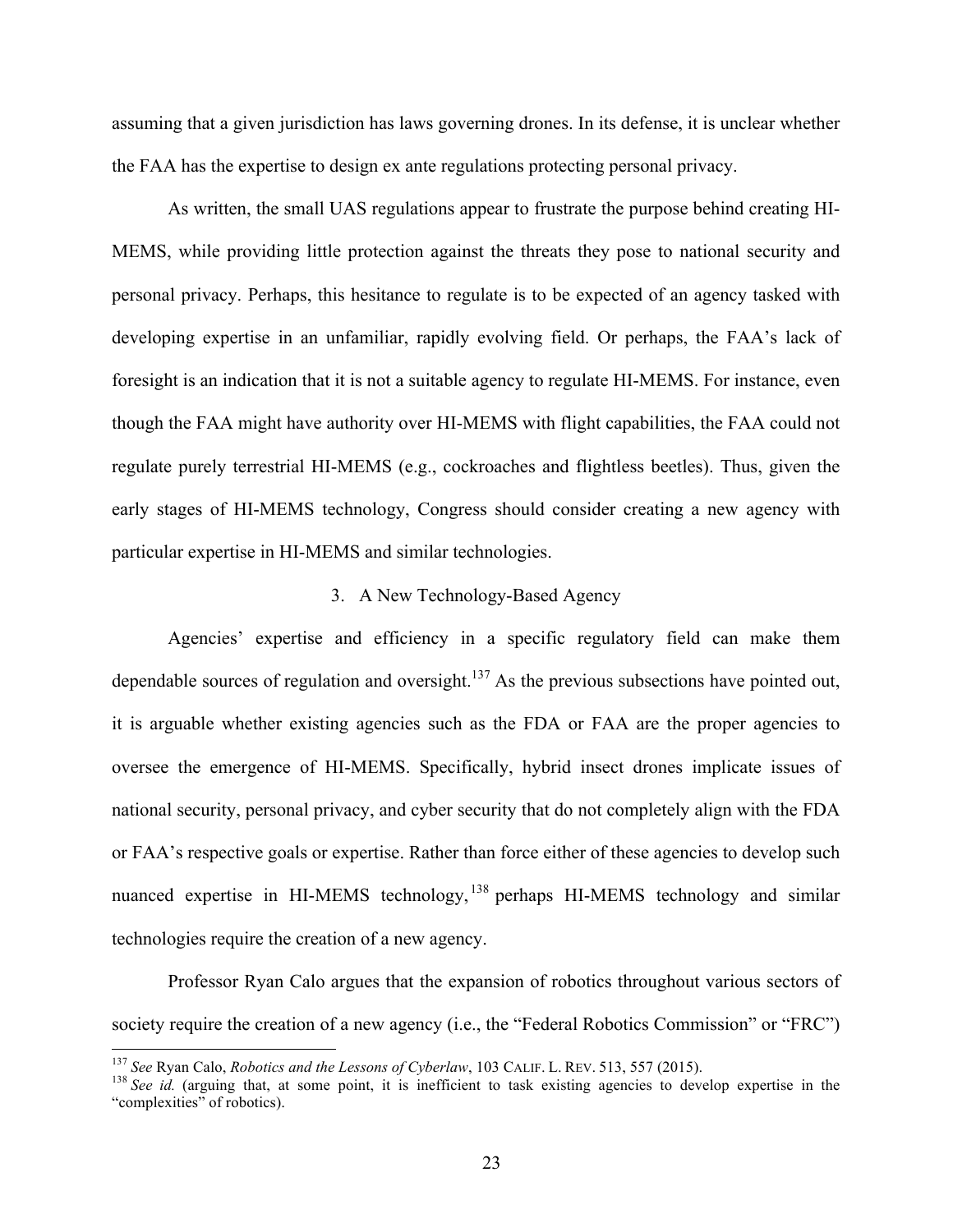dedicated to dealing with the complexities of robotics.<sup>139</sup> As he notes, currently a multitude of agencies are dealing with robotics in slightly different applications: the FAA regulates drones; the National Highway Traffic and Safety Administration regulates driverless cars; and the FDA regulates medical robots.<sup>140</sup> Instead of a fractured product-based regulatory structure,<sup>141</sup> the FRC could provide an agency with technology-based expertise able to provide guidance and set standards for other agencies, industry, and courts.<sup>142</sup>

If such an agency did exist, its (likely broad) legislative mandate could provide authority to regulate HI-MEMS because of the technology's robotic nature.<sup>143</sup> Further, the FRC's expertise in robotics would make it the most appropriate agency to regulate HI-MEMS technology. For instance, HI-MEMS technology integrates many of the same technologies that make drones, driverless cars, and medical robots possible: autonomous and remote navigational systems, GPS, precision electronics and software, wireless capabilities, and a variety of sensors (to name a few). Similarly, the national security, personal privacy, and cyber security risks that persist in HI-MEMS technology are also prevalent in the above-mentioned technologies.<sup>144</sup> Unlike the FAA, the FRC could exercise its authority over all HI-MEMS regardless of their ability to fly. As such, the FRC could provide the type of ex ante governance that could mitigate or prevent many of the risks associated with HI-MEMS technology discussed in Part II.<sup>145</sup>

<sup>&</sup>lt;sup>139</sup> *Id.* at 556.<br><sup>140</sup> *Id.*<br><sup>141</sup> *see Id.* at 555.<br><sup>142</sup> *See id.* at 556–58.<br><sup>143</sup> As discussed in Part I, researchers plan to make this technology, at least partially, autonomous, i.e., controlled by some form of Artificial Intelligence.

<sup>&</sup>lt;sup>144</sup> See, e.g., Self Drive Act, H.R. 3388 115th Congress (2017-2018) (requiring manufacturers to create a "cybersecurity plan" and "privacy plan" for sale of automated vehicles); *DJI Drones To Gain Privacy Mode After US Army Ban*, BBC NEWS (Aug. 15, 2017), http://www.bbc.com/news/technology-40935860 (noting that the Army prohibited its troops from using DJI produced drones because of cyber-security concerns)[hereafter *Army Bans DJI Drone*].<br><sup>145</sup> To be sure, there are plenty of other technology-based agencies or commissions that Congress could create to

govern HI-MEMS and like technologies. For example, Congress could create an agency with authority over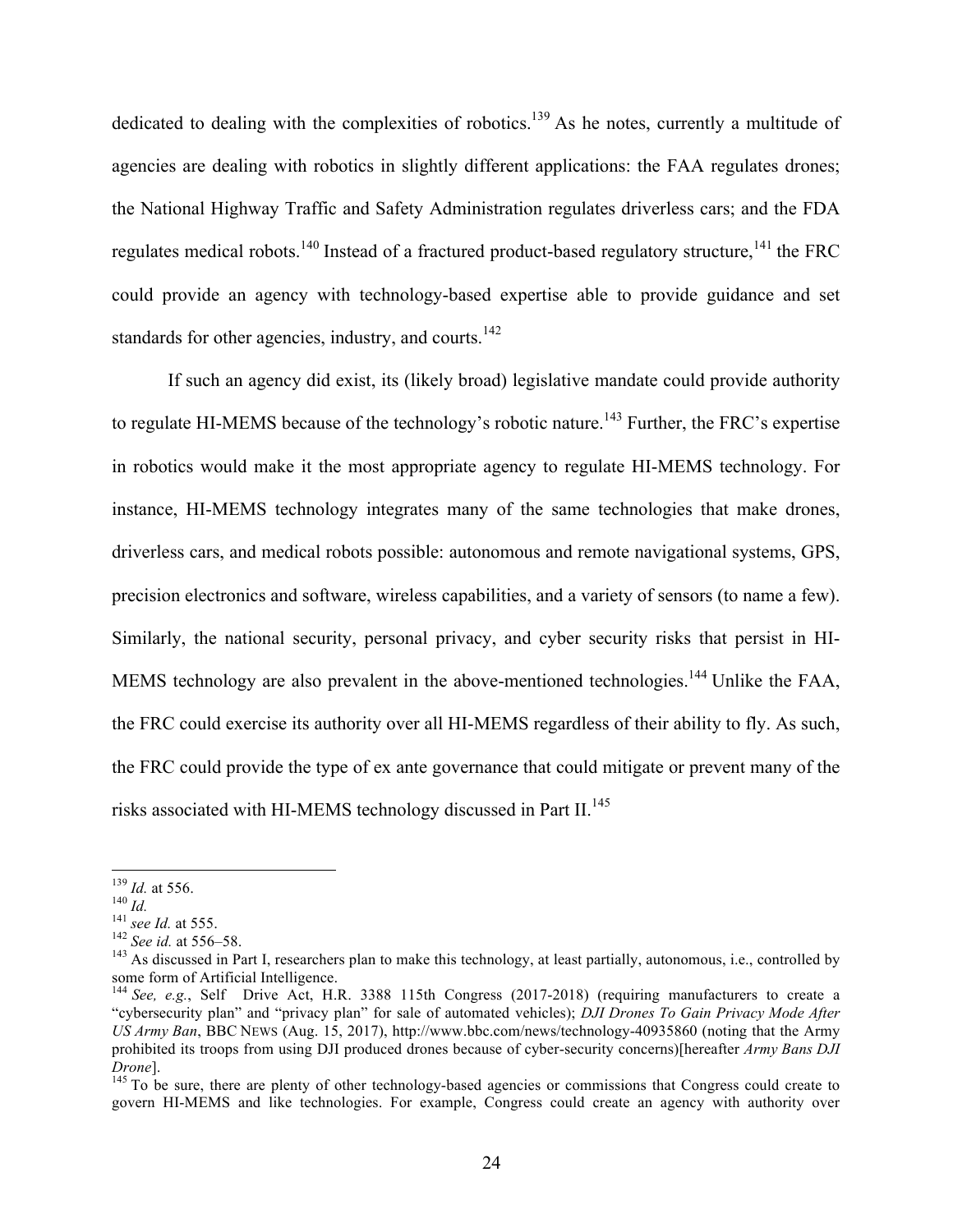As attractive as creating a new agency sounds, this would require Congressional action. Moreover, it would take the new agency time to build its expertise, create guidance documents, propose rules, and so on. This may have the undesired effect of stifling some technologies in the short term. Thus, though a new agency might be the best long-term solution, interested stakeholders need to also look to short-term ex ante and ex post facto governance.

#### B. *Indirect Government Influence*

In addition to command and control regulations, some agencies have other ways of providing ex ante control of HI-MEMS research. For instance, agencies may apply conditions to HI-MEMS funding. Currently, many of the HI-MEMS projects are funded by DARPA through military agencies, such as the Office of Naval Research.<sup>146</sup> Currently, DARPA funding comes with many conditions. For example, there are conditions requiring compliance with federal laws such as the Clean Air Act and the Clean Water Act.<sup>147</sup> There are also conditions requiring "whistleblower protections" and "historic preservation."<sup>148</sup> DARPA even has research specific conditions related to research involving recombinant DNA molecules.<sup>149</sup>

Following this practice, DARPA could attach conditions to HI-MEMS funding that could mitigate the threats mentioned in Part II. For example, DARPA could require designated minimum standards for technology and cyber security to reduce the risk of hacking HI-MEMS and their onboard sensors. DARPA could also require integration of certain technologies such as

cybernetic research or biorobotics. The creation of such an agency may be inevitable as technology and the human body become more integrated. *See, e.g.*, Kevin Warwick, *The Future of Artificial intelligence and Cybernetics*, MIT TECHNOLOGY REV. (Nov. 10, 2016), https://www.technologyreview.com/s/602830/the-future-of-artificial-<br>intelligence-and-cybernetics/.

<sup>&</sup>lt;sup>146</sup> See supra Part I. For ease, reference to DARPA in this section incorporates, by reference, applicable Department of Defense (DOD) funding.<br><sup>147</sup> See, e.g., DOD, R&D GENERAL TERMS AND CONDITIONS 97 (2015).

<sup>&</sup>lt;sup>148</sup> *Id.* at 101-02.<br><sup>149</sup> DOD, DARPA AGENCY SPECIFIC TERMS AND CONDITIONS: EXHIBIT A 4 (2016).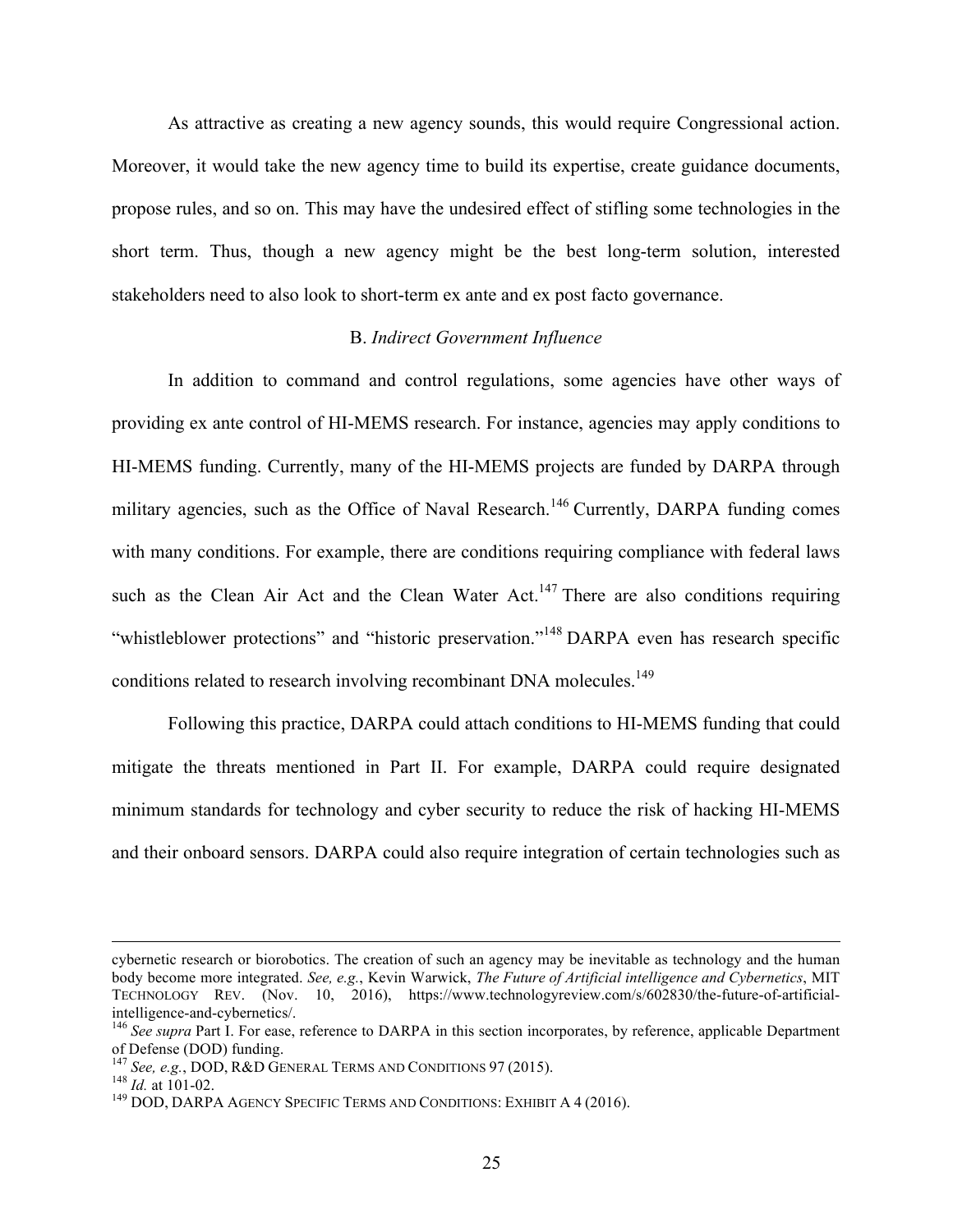geofencing<sup>150</sup> to limit where they can fly and prevent inadvertent release. Further, DARPA could refuse to fund research on insects that pose the most dual-use threat (e.g., vectors) and ethically problematic animals (e.g., mammals). In the future, DARPA could simply refuse to do business with companies that do not include these same minimum standards in their HI-MEMS.<sup>151</sup>

Alternatively, agencies with particular interest in HI-MEMS technology––such as those charged with protecting national security or personal privacy—may be able to take on a more active role in communicating directly with researchers and developers. Any agency so inclined could take a cue from the Federal Bureau of Investigation ("FBI"). Since 2009, the FBI has been reaching out and communicating with the DIY synthetic biology ("biohacker") community.<sup>152</sup> Ostensibly, the FBI's involvement and presence in the "amateur biology scene" is a way to educate both sides and is mutually beneficial.<sup>153</sup> In practice, it is an opportunity for the FBI to stay current with the capabilities of DIY biohackers. It is also perhaps the most direct and efficient way for the FBI to determine what, if any, threats DIY biohackers pose.<sup>154</sup> The FBI's consistent presence in the DIY biohacker community also provides parties with information to provide a contact in the bureau. The Federal Trade Commission and National Telecommunications and Information Administration have engaged in similar industry and community engagement activities.<sup>155</sup>

Much like the DIY synthetic biology scene, HI-MEMS technology has the potential to spur its own DIY community. As described in Part I, the basic technology and science needed

<sup>&</sup>lt;sup>150</sup> Geofencing is a technology that can be used to keep drones within or out of designated areas. *See* Kaveh Wadell, *The Invisible Fence that Keeps Drones Away from the President*, ATLANTIC (Mar. 2, 2017), https://www.theatlantic.com/technology/archive/2017/03/drones-invisible-fence-president/518361/.

<sup>&</sup>lt;sup>151</sup> See, e.g., Army Bans DJI Drone, supra note 144.<br><sup>152</sup> Howard Wolinsky, *The FBI and Biohackers: An Unusual Relationship*, EMBO REPORTS (Apr. 22, 2016), https://www.ncbi.nlm.nih.gov/pmc/articles/PMC5278613/.

https://d.<br><sup>154</sup> *See id.* ("The [FBI's] Biological Countermeasures Unit's mission is to prevent misuse or illicit acquisition of materials, technology, and expertise in the life sciences by would-be terrorists.").

<sup>155</sup> *See infra* Part III.D.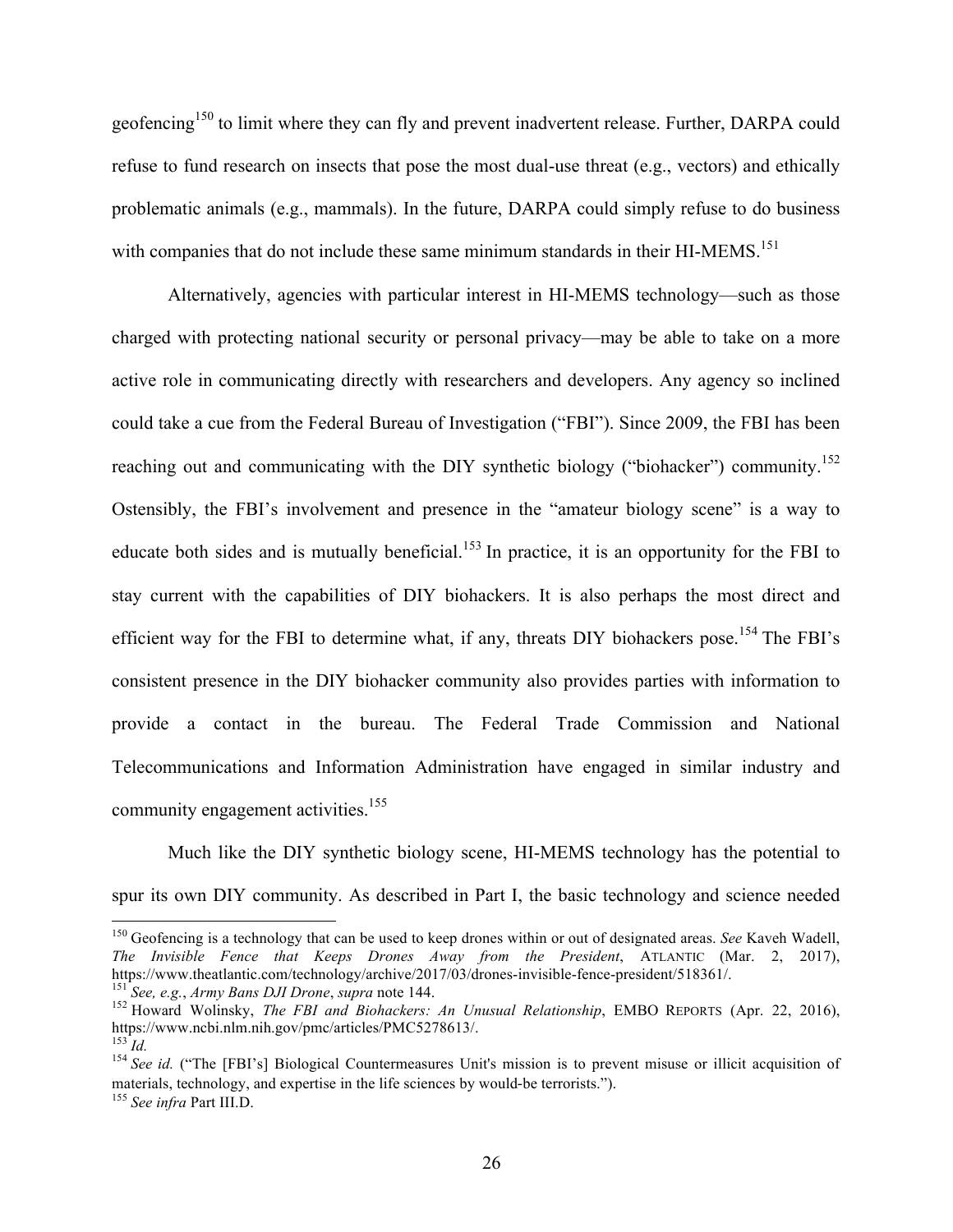create a functional, albeit rudimentary, cyborg insect is quite simple. Though HI-MEMS technology is still in the relatively early research and development stages, commercial DIY kits and instructions are already widely available and inexpensive.<sup>156</sup> As these DIY kits are primarily geared toward students and other interested  $DIPers$ ,  $157$  bourgeoning HI-MEMS communities may already be underway. Thus, this may be a good time for agencies concerned with national security, such as the FBI, to start fostering communication with potential HI-MEMS DIYers and get ahead of the technology.

#### C*. The Fourth Amendment*

As much as government agencies can provide ex ante control (or to, a limited extent, ex post facto remedies), government agencies (including law enforcement) may also be guilty of abusing HI-MEMS technology. As already discussed, government surveillance may pose the most obvious threat to personal privacy.<sup>158</sup> However, to a limited extent, Fourth Amendment jurisprudence on unreasonable searches and seizures may provide ex ante and ex post facto protections from unwarranted government intrusion using HI-MEMS––at least within one's home $159$ 

The Fourth Amendment offers the strongest protection from government surveillance to people in their homes.<sup>160</sup> For example, in *Florida v. Jardines*, <sup>161</sup> the Court held that officers

<sup>&</sup>lt;sup>156</sup> See supra note 91.<br><sup>157</sup> See Ethical Issues Regarding the Use of Invertebrates in Education, BACKYARD BRAINS, http://wiki.backyardbrains.com/Ethical Issues Regarding Using Invertebrates in Education [herafter] Invertebrates in Education] (last visited Nov. 28, 2017).<br>
<sup>158</sup> See supra Part II.<br>
<sup>159</sup> Cf. Feeney, *supra* note 81, at 4–8.<br>
<sup>159</sup> *Id.*<br>
<sup>160</sup> See U.S. CONST. AMENDMENT IV ("The right of the people to be secure in the

effects, against unreasonable searches and seizures, shall not be violated . . . ."); *see also* Florida v. Jardines, 133 S. Ct. 1409 (2013) (holding that officers could not use a drug-sniffing down in the curtilage of the home to detect drugs inside the home without a warrant); Kyllo v. United States, 533 U.S. 27 (2001) (holding that officers could not use a thermal-imaging device aimed at a private home to obtain information that could not be obtained without entering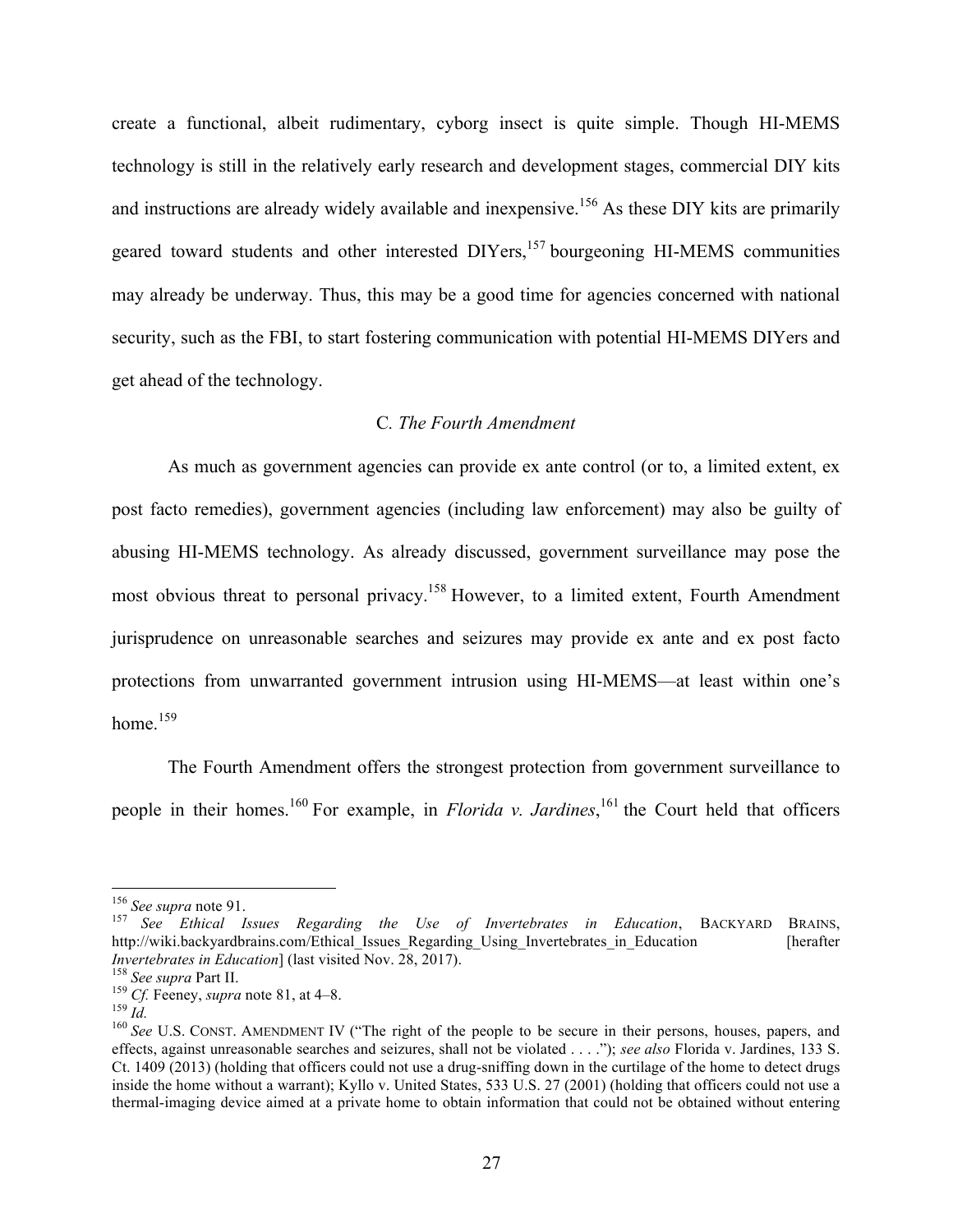could not bring a drug-sniffing dog onto the curtilage of a home, without a warrant, in order to alert the officer to drugs in the home. Similarly, in *Kyllo v. United States*, <sup>162</sup> the Court held that the officers could not use thermal-imaging technology to detect heat signatures emanating from a home, even though the officers never entered onto the property. However, outside of the home, a person has limited Fourth Amendment protection.

Under the current jurisprudence, a person's Fourth Amendment protection depends on the Court's two-prong "expectation of privacy" test.<sup>163</sup> Under this standard, a person must have (1) "exhibited an actual (subjective) expectation of privacy" that (2) "society is prepared to recognize as reasonable."<sup>164</sup> Using this two-prong test, the Court has found that the government does not need a warrant to conduct visual, outdoor surveillance of a person's property from an aircraft.<sup>165</sup> This is true even when the government has conducted unwarranted surveillance using high-tech cameras.<sup>166</sup> However, the Court has drawn a line when the government's surveillance causes a trespass to property.<sup>167</sup>

As the preceding discussion shows, the Fourth Amendment jurisprudence on searches and seizures may do little to placate those who fear living under constant government surveillance, especially since a person has a limited expectation of privacy in public.<sup>168</sup> First, the current Fourth Amendment jurisprudence generally does not require the government to seek a warrant

<u>.</u>

the home without a search warrant); *see also* Dyer, *supra* note 4, at 240 (discussing the indoor versus outdoor distinction in the Supreme Court's Fourth Amendment jurisprudence).<br><sup>161</sup> 133 S. Ct. 1409 (2013).

<sup>161</sup> 133 S. Ct. 1409 (2013). <sup>162</sup> 533 U.S. 27 (2001). 163 *See* Katz v. United States, 389 U.S. 347, 360-64 (1967) (Harlan, J., concurring). Though this was a concurring opinion, Justice Harlan's two prong test became the Court's reasonable expectation of privacy standard. *See* Dyer, *supra* note 4, at 236 ("In later decisions, the Court adopted Harlan's 'reasonable expectation of privacy' definition . . ...").<br> $^{164}$ Katz, 389 U.S. at 361 (Harlan, J., concurring).

<sup>&</sup>lt;sup>165</sup> See Feeney, *supra* note 81, at 5 (citing California v. Ciraolo, 476 U.S. 207 (1986)).<br>
<sup>166</sup> See id. at 6 (citing Dow Chemical Co. v. United States, 476 U.S. 227 (1986)).<br>
<sup>167</sup> See id. at 7 (citing United States v seems clear - to genuinely ensure privacy from government prying, one should 'retreat into his own home.'"); Feeney, *supra* note 81, at 6–8.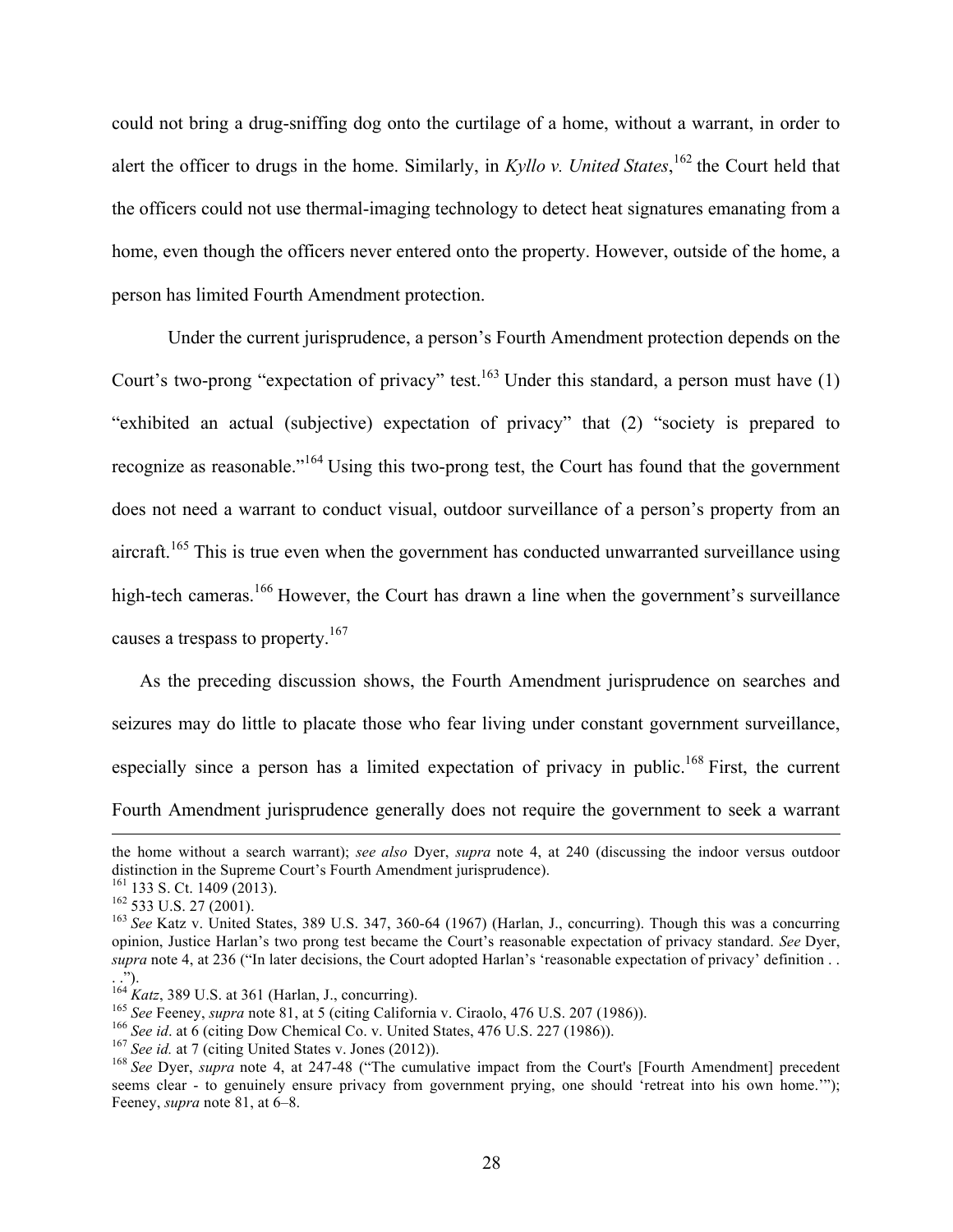prior to conducting surveillance in public places. Because the government may not use HI-MEMS to spy on people in their homes, this may create––as Professor Dyer describes––a national bunker mentality.<sup>169</sup> Moreover, though the Fourth Amendment would preclude the admission of evidence obtained through the government's unconstitutional surveillance (i.e., search), it would not necessarily prevent government from conducting questionably legal surveillance using HI-MEMS.<sup>170</sup> As such, the Fourth Amendment primarily functions as an ex post facto remedy for decidedly unconstitutional government surveillance. Further, the Fourth Amendment's effectiveness against unreasonable searches is limited to government searches. Thus, it does not apply to the average drone hobbyist or other private users.<sup>171</sup>

Due to the existence of academic literature dealing with Fourth Amendment jurisprudence as it relates to surveillance drones<sup>172</sup> and HI-MEMS (in particular),<sup>173</sup> this article does not elaborate further on the Fourth Amendment's potential for governing government and private surveillance vis-à-vis HI-MEMS. However, two more observations about the Fourth Amendment as it relates to HI-MEMS are worth mentioning. First, even though the Fourth Amendment jurisprudence might evolve to offer more protection from "unreasonable" government searches in public, it would not protect the privacy of individuals and businesses from private actors. Second, the Fourth Amendment would not address any of the national security or cyber security issues associated with HI-MEMS technology. Thus, though the Fourth

<sup>&</sup>lt;sup>169</sup> *See* Dyer, *supra* note 4, at 244.<br><sup>170</sup> Because HI-MEMS have the capacity to act on their own when not controlled, there may be situations in which law enforcement passively gathers data that it later attempts to admit into evidence. This may give rise to many Fourth Amendment issues of first impression for the Court.

<sup>&</sup>lt;sup>171</sup> Stephen Carter, *Commentary: A Battlefield of Drones and Privacy in Your Backyard*, CHI. TRIB. (Aug. 3, 2015), http://www.chicagotribune.com/news/opinion/commentary/ct-drones-privacy-laws-20150803-story.html. 172 For a thorough discussion about the Fourth Amendment implications of government drone surveillance, see

generally Feeney, *supra* note 81.<br><sup>173</sup> For a thorough discussion about the Fourth Amendment implications of government HI-MEMS surveillance, see

generally Dyer, *supra* note 4.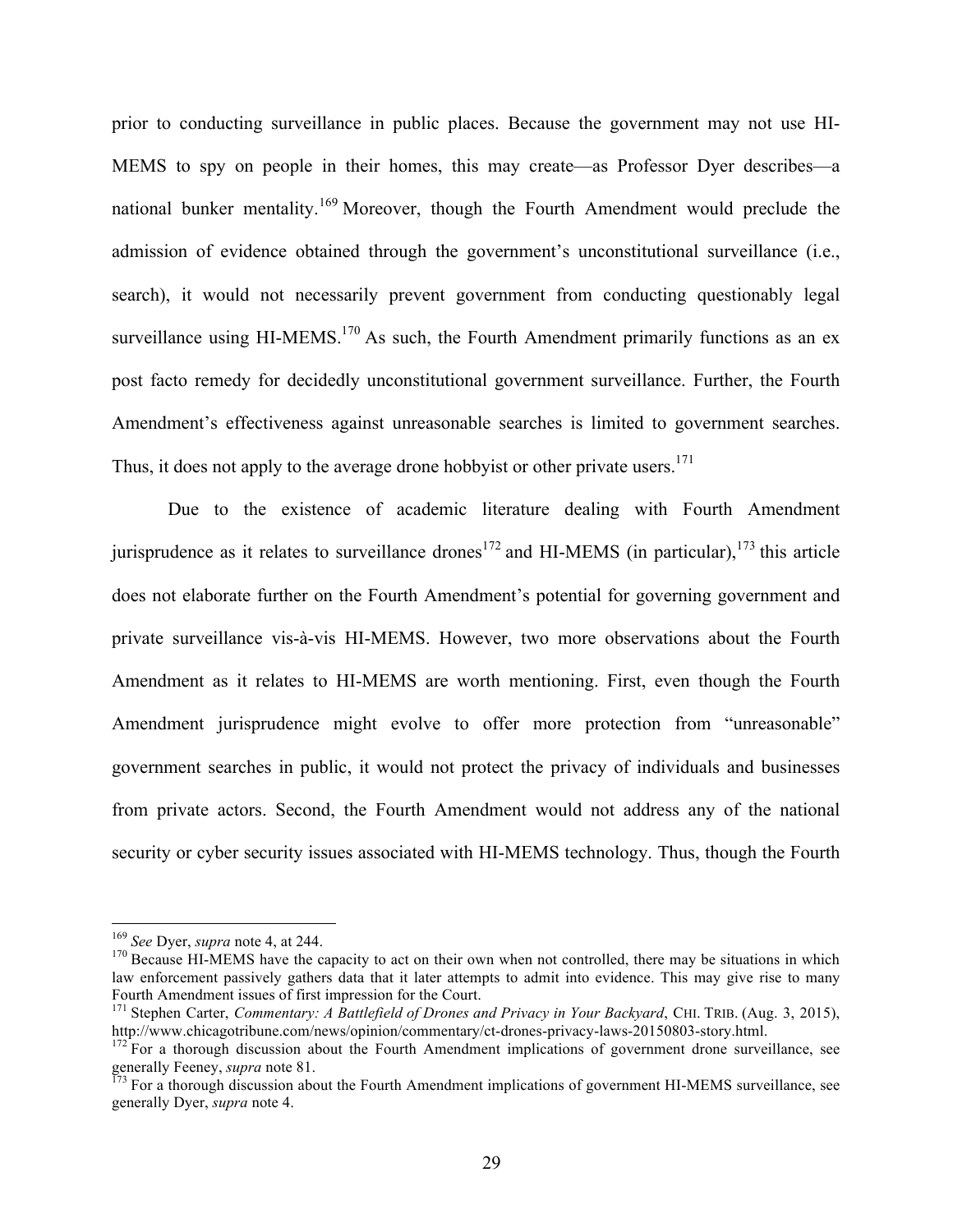Amendment may eventually be a solution to part of the puzzle, it alone would not be enough to combat the threats to national security and personal privacy posed by HI-MEMS.

## D. *State Laws*

Perhaps one way to protect against the threat to personal privacy is by using state laws to offer ex ante protections and ex post facto remedies. Several states have laws that protect against surveillance by government actors. Some of these laws are specific to drone technology. For example, Virginia law requires law enforcement and regulatory agencies to obtain a warrant prior to drone surveillance.<sup>174</sup> In creating the warrant requirement, the Virginia law fills the gap left by the current Fourth Amendment jurisprudence on outdoor, government drone surveillance. Further, the law strikes a balance between protecting personal privacy, while allowing unwarranted drone use in emergency situations (e.g. during Amber alerts). At least eleven other states have similar laws.<sup>175</sup>

In contrast, some state laws may be generally applicable to surveillance technology. In many respects, these types of state laws may protect or provide a remedy for private citizens from intrusive use of HI-MEMS and similar technologies by private actors. For example, California Penal Code Section 632 makes it a crime to use an electronic recording device to eavesdrop or record confidential communications. Violation of Section 632 is punishable by a fine of up to \$ 2,500 or up to one year in jail or state prison for a first offense and up to \$10,000 dollars for a subsequent offense.<sup>176</sup> California even provides injured persons a civil remedy of \$5,000 per violation against the perpetrator and allows for triple damages.<sup>177</sup>

 <sup>174</sup> *Warrant Requirement for Drone Usage Now Law; ACLU of Virginia Celebrate Key Victory*, ACLU (May 1, 2015), https://www.aclu.org/news/warrant-requirement-drone-usage-now-law-aclu-virginia-celebrates-key-victory.<br><sup>175</sup> *Id.*<br><sup>176</sup> CAL. PENAL CODE § 632(a).<br><sup>176</sup> *Id.* § 637.2(a)–(b).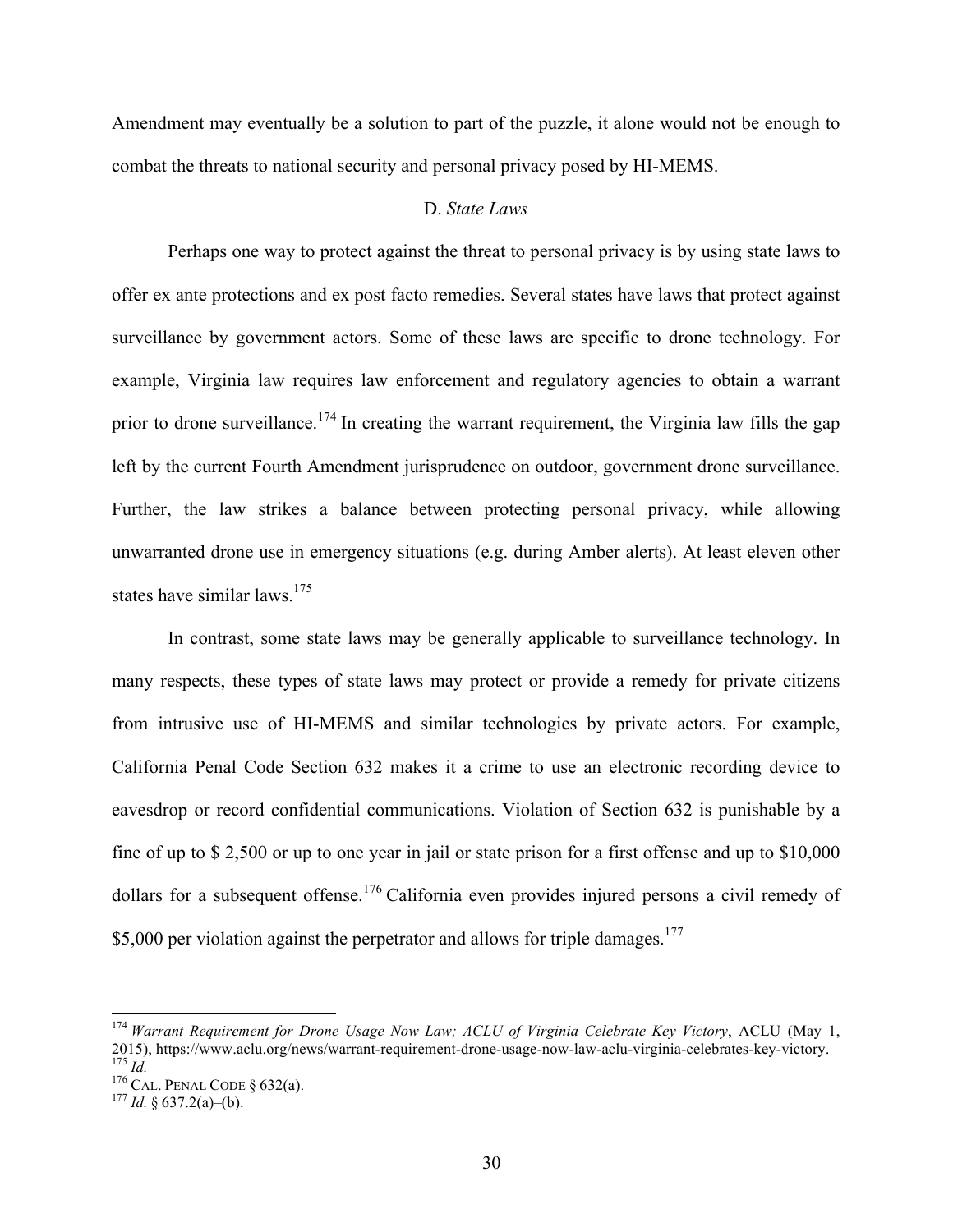On its face, general privacy protections such as California penal code section 632 would seem to provide ex post facto remedies for illicit HI-MEMS use.<sup>178</sup> The penalties may even be enough to deter uses of more obvious technology such as drones or hidden cameras. However, HI-MEMS pose a particular threat to privacy because of their agility, small size, and inconspicuous shape. As a result, some actors may find the potential rewards outweigh the relatively low penalties given the low probability of detection. Thus, states with laws generally protecting privacy may need to reconsider whether their laws have a sufficient deterrent effect with regard to emerging technologies such as HI-MEMS.

#### E. *Self-Regulation*

Although not discussed in depth in this article, perhaps the biggest threat facing the development and widespread use of HI-MEMS technology is negative public perception. As HI-MEMS technology develops, it may be that many of the threats identified in Part II never materialize. However, perceived threats or societal distrust of the technological may be enough to hamper the development and beneficial implementation of this technology. For this reason, it may be best for researchers and potential manufacturers, consumers, investors, industry partners, and other stakeholders to initiate public participation or undertake voluntary actions to foster interest and familiarity with HI-MEMS.<sup>179</sup> In addition to quelling public concern or misinformation,<sup>180</sup> such voluntary actions may convince regulators and politicians to take a "wait-and-see" approach instead of initiating precautionary regulations and defensive laws.

 $178$  Based on its preamble, the California Legislature seems to have enacted this code in anticipation of threats posed by technological advancements such as those underpinning HI-MEMS. *See Id.* § 630.<br><sup>179</sup> *See LIN, supra* note 103, at 19–22 (discussing the utility of public participation in technology and risk

assessment).

<sup>&</sup>lt;sup>180</sup> See id. at 21 (arguing that laypersons may offer a breadth of knowledge notwithstanding incorrect assumptions about science and technology).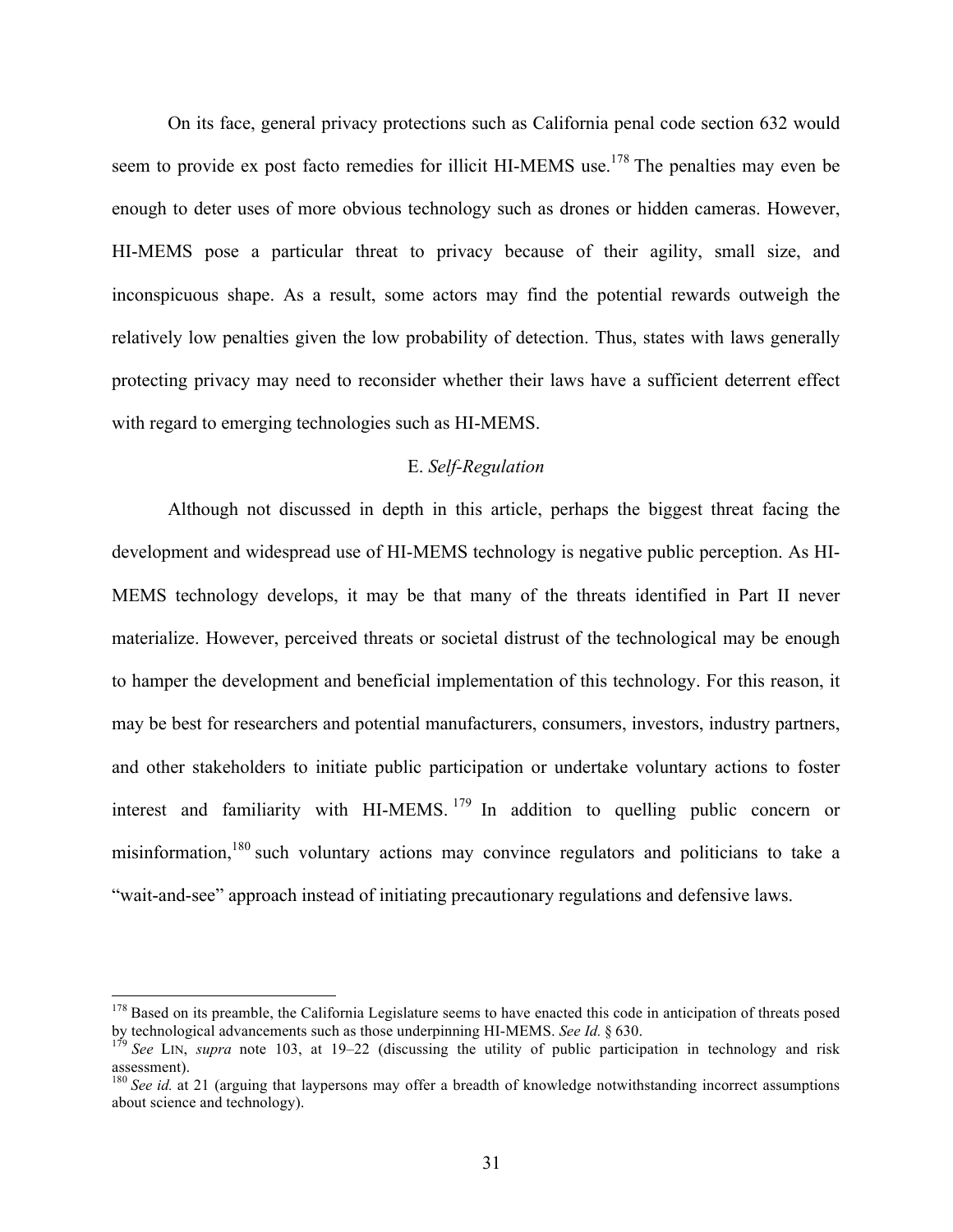In some respects, companies such as Backyard Brains that manufacture cyborg insect DIY kits are already undertaking some of these actions. Backyard Brains has been engaging educators and younger generations through their DIY kits and high school workshops.<sup>181</sup> Through these actions, they may be getting ahead of some of the bad press by pre-emptively addressing ethical issues and promoting the educational value of the technology to a captive audience. <sup>182</sup> However, in some circumstances, direct public engagement may be counterproductive. For instance, community engagement may require stakeholders to address controversial questions regarding the ethics, morality, and ulterior motives behind HI-MEMS research.<sup>183</sup> Still, HI-MEMS technology might provide the kind of sci-fi allure and mystique that lends itself well to public education and other passive forms of public participation.

In addition to public engagement and education, stakeholders can voluntarily implement standards and codes of conduct to win the public's (and regulators') trust. To begin with, current and potential stakeholders can develop voluntary best practices. An example of what this process would look like comes from the National Telecommunications & Information Administration (NTIA). In 2015, President Barack Obama established a "multi-stakeholder engagement process to develop and communicate best practices for privacy, accountability, and transparency issues" regarding commercial and private drone use.<sup>184</sup> Though the document itself is nonbinding, it does include a section of supporters that includes Amazon, Intel, and various drone organizations. In this case, the creation of this document was initiated at the direction of

<sup>&</sup>lt;sup>181</sup> See Invertebrates in Education, supra note 157.<br><sup>182</sup> See id.<br><sup>183</sup> See, e.g., id (discussing the ethical issues regarding the manipulation of living insects).<br><sup>184</sup> NAT'L TEL. & INFO. ADMIN., VOLUNTARY BEST PRACTIC ACCOUNTABILITY 1 (2016), https://www.ntia.doc.gov/files/ntia/publications/uas privacy best practices 6-21-16.pdf.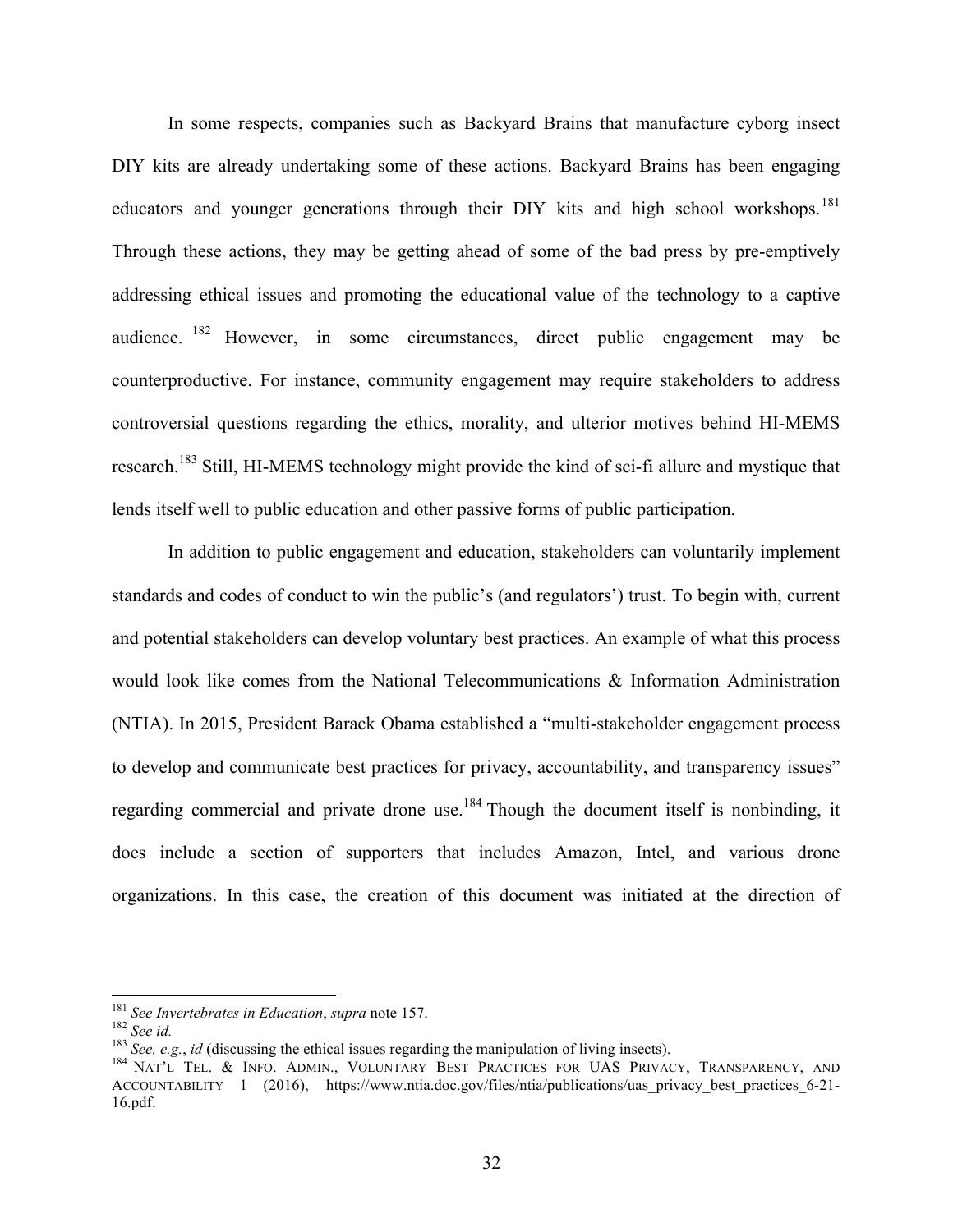President Barack Obama and effectuated through NTIA.<sup>185</sup> However, there is no reason why industry stakeholders could not initiate a similar process. A HI-MEMS best practice guide could cover any number of topics, including: research best practices, ethical considerations, minimum technological standards, privacy concerns, and prohibitions on vector and non-insect research.

Though a similar HI-MEMS best practice document may not be binding, it would still show the public, regulators, and politicians that researchers and industry partners are aware of the potential issues implicated by HI-MEMS and are taking proactive steps to address them. Moreover, creating voluntary best practices might be a way for stakeholders to meaningfully involve the public.<sup>186</sup> However, the efficacy of this type of voluntary self-regulation depends, in part, on stakeholders' fidelity to the goals and standards contained in the document.

## IV. SUGGESTIONS & RECOMMENDATIONS

In Part III, several governance regimes and their potential for providing ex ante and ex post facto governance were discussed. From this discussion, it seems that no single governance regime would be sufficient to govern the risks associated with HI-MEMS technology. Therefore, this part provides some suggestions and recommendations for governing HI-MEMS.

As an initial point, it seems that ex ante governance would be the most effective way to mitigate the national security, personal privacy, and cyber security risks associated with HI-MEMS. As shown, agencies, such as the FDA and FAA, may have great influence on whether a product makes it to market.<sup>187</sup> This makes agency oversight the preferred method for providing ex ante protections. However, as shown in Part III.A, neither of these agencies is quite suitable to govern HI-MEMS because they lack the expertise or ability to comprehensively govern the risks

<sup>&</sup>lt;sup>185</sup> *See id.* at 1.<br><sup>186</sup> *See* Memorandum for the Heads of Executive Departments and Agencies, From John P. Holdren, Director, Office of Sci. and Tech. Pol'y 2 (Mar. 11, 2011). 187 *See supra* Part III.A.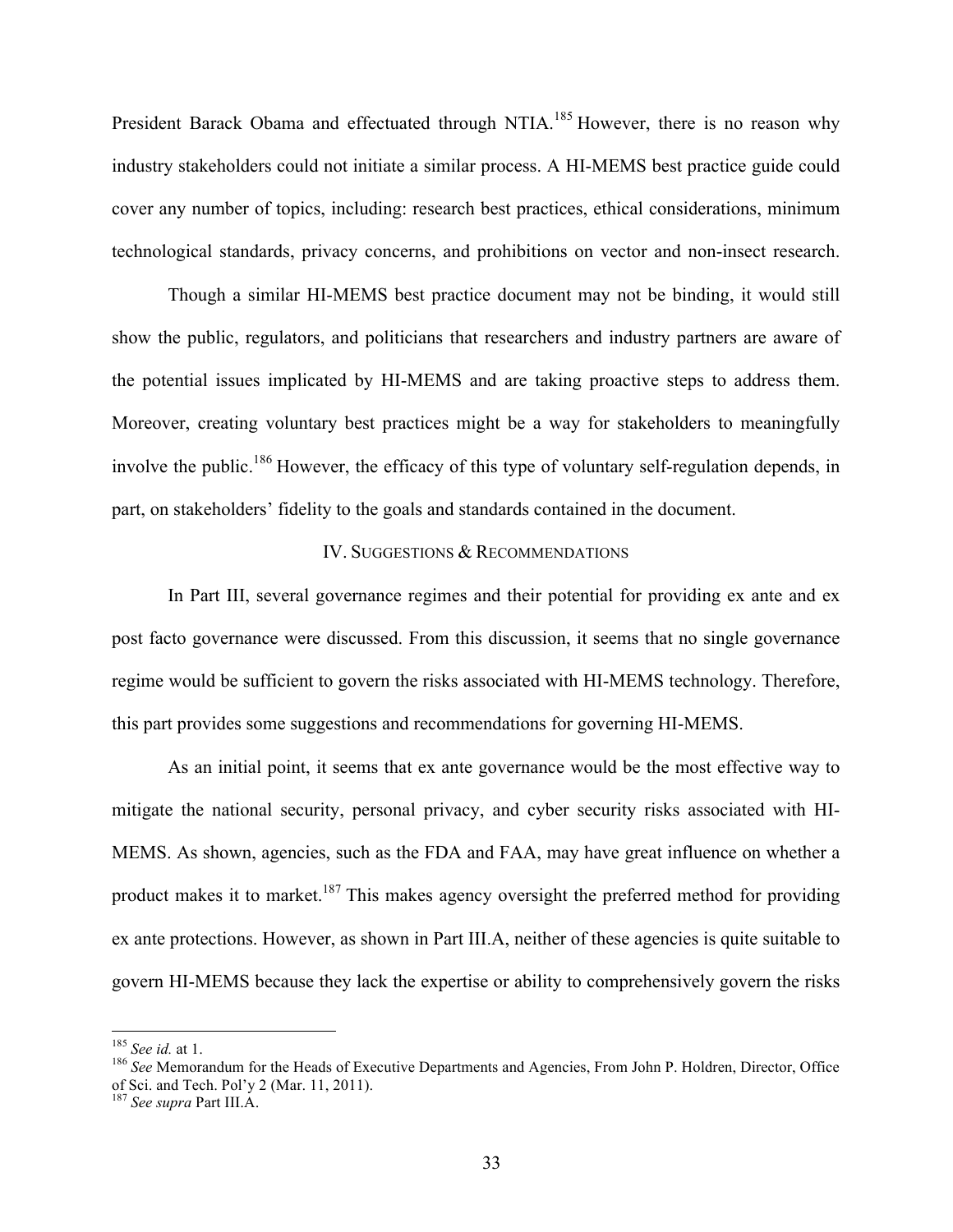associated with HI-MEMS. Further, though these agencies might regulate certain HI-MEMS or specific aspects of the technology, they would not necessarily be able to govern similar technology such as flightless drones. Assuming jurisdiction over HI-MEMS by either agency would create further inefficiency in an already fractured product-based regulatory regime. Thus, Congress should create a technology-based agency, uniquely situated to handle HI-MEMS and similar technologies. One possibility for such an agency is the Federal Robotics Commission suggested by Professor Calo.<sup>188</sup>

An agency, such as the FRC, could require HI-MEMS and similar technology to include minimum cyber security or technology standards making them harder to hack. This could minimize national security and privacy threats by making it harder for unintended parties to remotely pilot the cyborg insect drone or access its sensors. An agency could also require developers to give all relevant information about the HI-MEMS to the agency and ensure that it will not cause harm to national security, personal privacy, humans, or the environment. If an agency is not satisfied that the HI-MEMS will pose no threat to these interests, the agency could prevent the HI-MEMS market release. Further, the agency could require commercial users to notify the agency whenever the HI-MEMS are deployed. Though not discussed in this article, this could make it easier to allocate fault should injury to people or property occur.

As identified in Part III.A.3, the downside to establishing a new agency is the time required to get the agency up and running. As such, creating a new agency at this point might provide a long-term solution but leave a gap in the short-term. Therefore, stakeholders and government actors should take proactive steps to provide ex ante protections.

 <sup>188</sup> *See supra* Part III.A.3.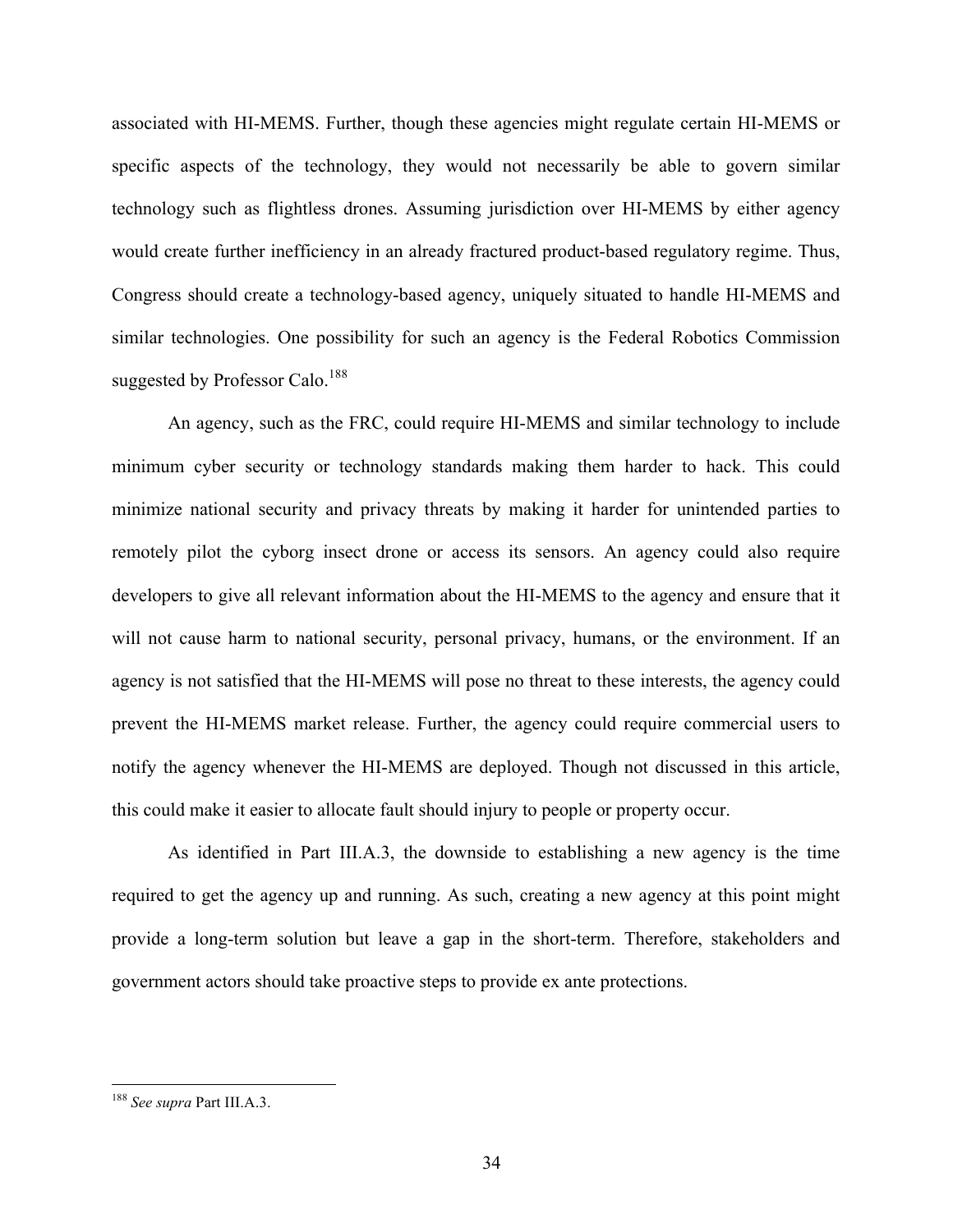First, stakeholders should take this opportunity to self-regulate by creating and adhering to voluntary best practices and standards. This could serve the dual purpose of influencing a nascent agency's regulatory stance and providing an opportunity to meaningfully engage the public. Government actors could facilitate this process by conditioning research funds on adherence to voluntary best practices or other minimum standards. Government actors could also proactively begin communications with stakeholders. Finally, state government could provide ex ante privacy protections from unwarranted surveillance by law enforcement through state laws. State governments could also enact laws that provide ex post facto remedies for violations of personal privacy by private actors.

Though these regimes cannot completely dispense with the risks associated with HI-MEMS, they may be able to discourage nefarious actors and mitigate potential damage.

#### **CONCLUSION**

Though cyborg insects may be the product of science fiction,<sup>189</sup> the practical application and beneficial uses of HI-MEMS may potentially alter the way we view, interact, and manipulate the living environment around us. From mapping otherwise undiscoverable terrain to monitoring some of the world's most precious environments, cyborg insect drones may soon be integrated into our everyday lives. However, some actors may also exploit HI-MEMs dual-use attributes to threaten our national security and personal privacy. Fortunately, there is still time while the technology is in its R&D phase to discuss ways in which governance regimes can mitigate the risks.<sup>190</sup>

<sup>&</sup>lt;sup>189</sup> ANTHES, *supra* note 7, at 148–49.<br><sup>190</sup> In addition to the concerns discussed in this article, stakeholders should also consider the ethical and policy questions that HI-MEMS technology represents. These questions may affect the way we utilize, expand, and limit the use of this technology.